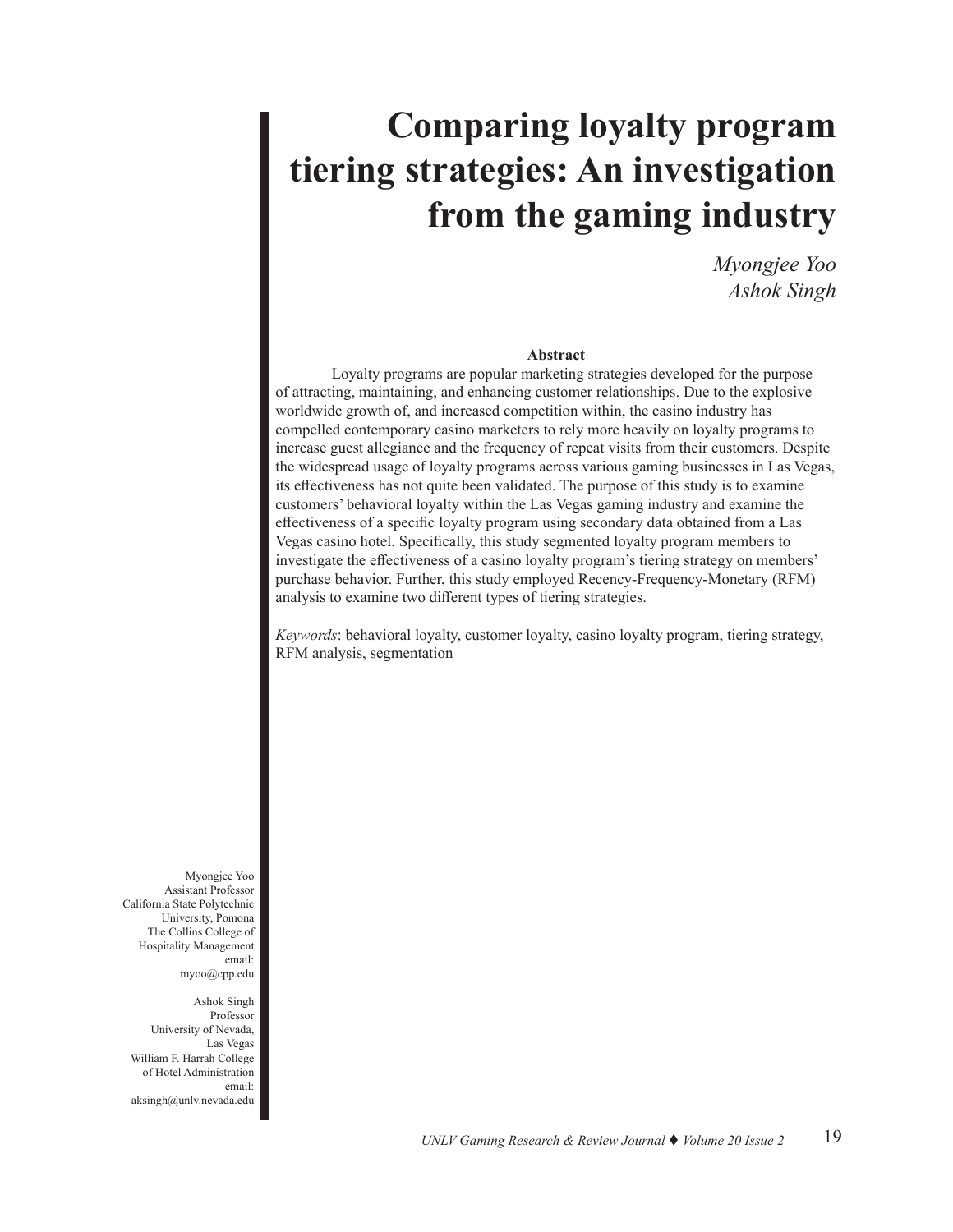#### **Introduction**

Las Vegas is an internationally renowned city for gambling, fine dining, entertainment, and shopping. After enduring a deep drain during the economic recession, the local gaming industry managed to recover in 2010, with increases in both visitor volume and gaming revenue. As of 2015, the city recorded 42.3 million visitors, more than 3 million of the city's 2007 peak; with a room inventory of approximately 150,000, it experienced higher occupancy rates than any other tourist destination in North America. Competition in the Las Vegas gaming industry has been intense due to explosive growth amid economic challenges. At present, Las Vegas is well positioned for continued growth, generating new opportunities and challenges for business management (Las Vegas Convention and Visitors Authority (LVCVA), 2016). Business operators have been relentlessly seeking more sophisticated ways to increase visitor volume and gaming revenue to remain profitable. It has been recognized that the value of loyal customers is especially significant in the gaming industry; consequently, casino marketers have been increasingly dependent on loyalty programs to maintain market share and increase customer loyalty (Barsky, 2010; Benston, 2011; Crofts, 2011; Hendler & Latour, 2008; Lucas et al., 2005; Min et al., 2015; Tanford & Baloglu, 2012).

Increased competition has driven businesses to develop marketing strategies to attract and retain valuable customers (McCall & Voorhees, 2010). Loyalty programs are one such popular marketing strategy developed to encourage repeat business and ultimately increase customer loyalty (Dowling & Uncles, 1997). Service providers believe customer loyalty to be not only a powerful impact on performance and profitability, but also a source of competitive advantage (Kandampully, 1998; Petrick, 2004; Reichheld & Sasser, 1990; Shoemaker & Lewis, 1999).

Almost every type of business offers some type of loyalty program, and companies from various industries are challenged with an abundance of this practice (McCall & Voorhees, 2010). The implementation of loyalty programs within the gaming industry in Las Vegas was comparatively slow compared to other service industries, as marketing was not a necessary tool until the so-called mega resort era started in the 1990s (Baynes, 2011). Due to explosive growth and market maturity, casino marketers today realize the importance of customer retention and rely highly on their loyalty programs to bond customers to the brand or generate an additional trip by rewarding their most valuable customers (Barsky, 2010; Lucas et al., 2005; Min et al., 2015).

However, inconsistent findings across various studies compel one to ask whether loyalty programs were employed as part of a marketing strategy or simply provoked by competition (e.g., Meyer-Waarden, 2008; Uncles, Dowling & Hammond, 2003) and the question of whether these programs are really effective remains open (Barsky, 2010; Danaher, Conroy, & McColl-Kennedy, 2008; Leenheer, 2002; Lewis, 2004; Reinartz & Kumar, 2002; Whyte, 2004). Basically, loyalty programs are designed to encourage further transactions by offering different sets of incentives to customers at different tier levels based on their purchasing behavior. Ultimately, the tiering strategy plays an important role in a loyalty program's success (Berman, 2006; Liu, 2007; McCall & Voorhees, 2010). Previous studies on casino loyalty programs discovered that management lacked an understanding of how to make better use of the program (Hendler & Latour, 2008), and realized that program members are not necessarily classified by their actual value or performance (Yoo & Seo, 2012). Nevertheless, marketers have devised creative ways to boost the effectiveness of loyalty programs (Hendler & Latour, 2008).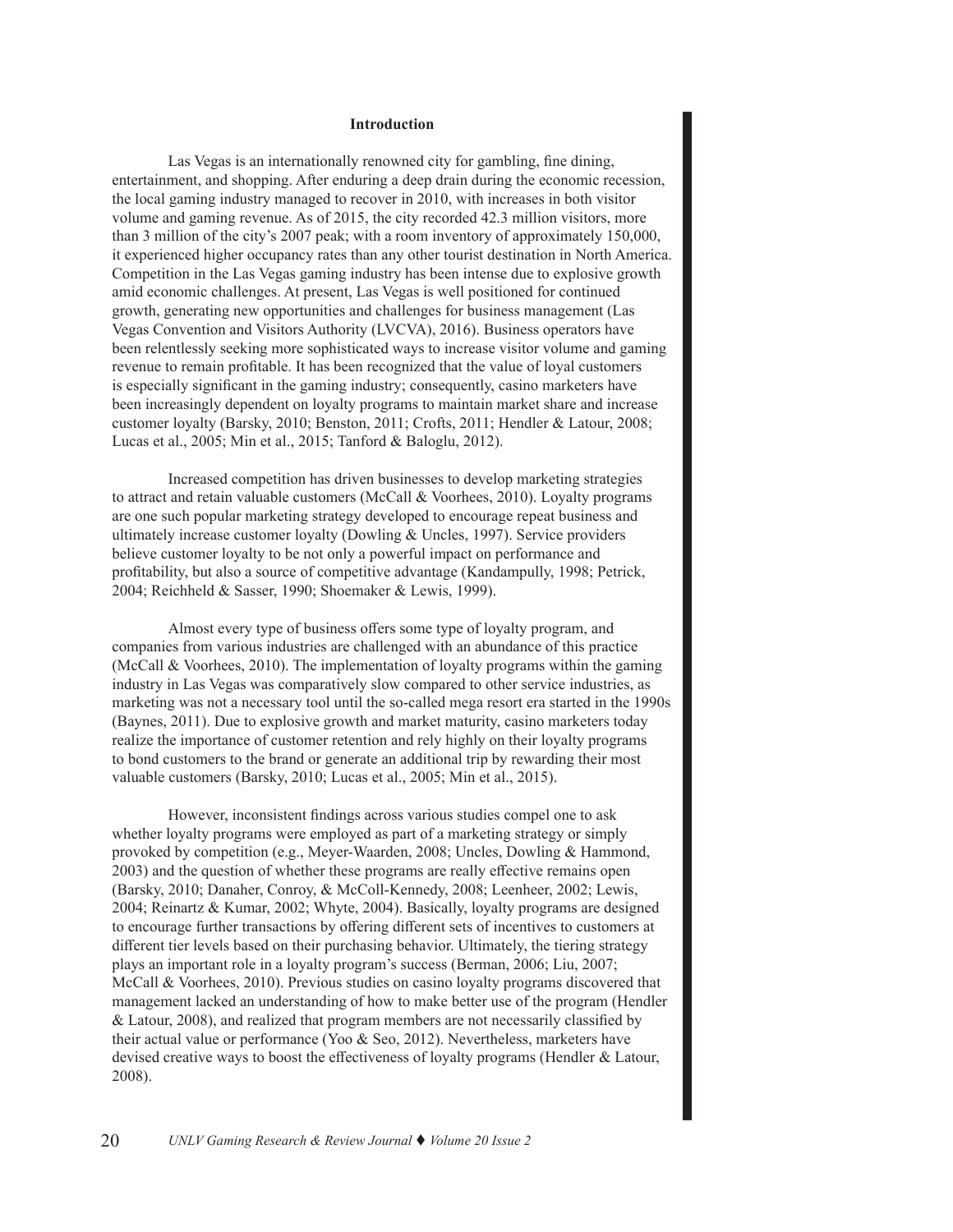#### *Loyalty Program Tiering Strategies*

The purpose of this study is to segment loyalty program members and investigate the effectiveness of a casino loyalty program's tiering strategy on their purchase behavior. Further, this study employed Recency-Frequency-Monetary (RFM) analysis to examine two different types of tiering strategies: card tiers and RFM tiers. Card tiers refer to the membership card levels initially segmented by the casino loyalty program. RFM tiers refer to the new tier levels that were created by employing RFM analysis. RFM tiers were compared to card tiers in an effort to identify which tiering strategy effectively reflected the significant factors of behavioral loyalty.

While there are several dimensions to consider when measuring customer loyalty, this study specifically focused on the behavioral loyalty of casino patrons. Loyalty programs are specifically designed to encourage behavioral changes such as increased share of wallet, repeat purchase rate, and usage frequency (Sharp & Sharp, 1997); thus, it is critical to identify whether these goals are achieved by constantly checking the changes on members' purchase behavior. Behavioral loyalty measures have some advantages in providing realistic information (Bolton, Kannan, & Bramlett, 2000; Chao, 2008) and a deeper understanding of behavioral loyalty allows businesses to make decisions concerning strategic marketing activities for loyalty program effectiveness (Liu, 2007).

Despite strong interest, there has been limited empirical academic work investigating the impact of loyalty programs on real customers' behavior due to limited data, especially within the gaming industry (Lucas, 2011; Meyer-Waarden, 2008; Sharp & Sharp, 1997). Loyalty program research is difficult because of limitations such as self selection bias and the lack of a control group. Self selection bias occurs when regular users (those who already have been frequently using the brand) of a product enroll in a loyalty program. Comparing members to non-members could be misleading since those who do not enroll in a program are more likely to be occasional users (those who scarcely use the brand) and it is an extremely demanding task to obtain data from non-members. Restrictions in the ability to exactly model causation exist because there are numerous factors that may influence loyalty (Acatrinei & Puiu, 2012).

This study is expected to contribute academic value in that it fills a void in the gaming literature of empirical research associated with the relationship between loyalty programs and their effect on the behavioral loyalty of casino patrons. Findings are of practical significance in that they may provide applicable insights to casino marketers for the improvement of current loyalty programs. In addition, findings may assist in the development of more strategic and successful marketing tactics to proactively maintain the most loyal customers, as well as a deeper understanding of the constructs that comprise behavioral loyalty.

#### **Literature Review**

#### **Casino Loyalty Marketing**

Marketing became a critical profit-generating activity in the Las Vegas gaming industry as competition within the industry dramatically increased through the continuing expansion of casinos and elaboration of gaming products in Las Vegas (Lucas et al., 2005; Lucas & Kilby, 2008; LVCVA, 2016). Implementation of effective marketing strategies became indispensable due to several periods of explosive growth, fueled by multi-million dollar structural investments, and challenges such as economic downturns and terrorist threats. Mixtures of monetary offers (e.g., gaming chips, complimentary offers, freeplays, match-plays), special events, sweepstakes, and other miscellaneous incentives have frequently been employed in an effort to increase guest traffic, spending-per-trip and incremental revenue (Lucas & Kilby, 2008; 2011; Suh, Dang, & Alhaery, 2013; Tanford & Suh, 2013).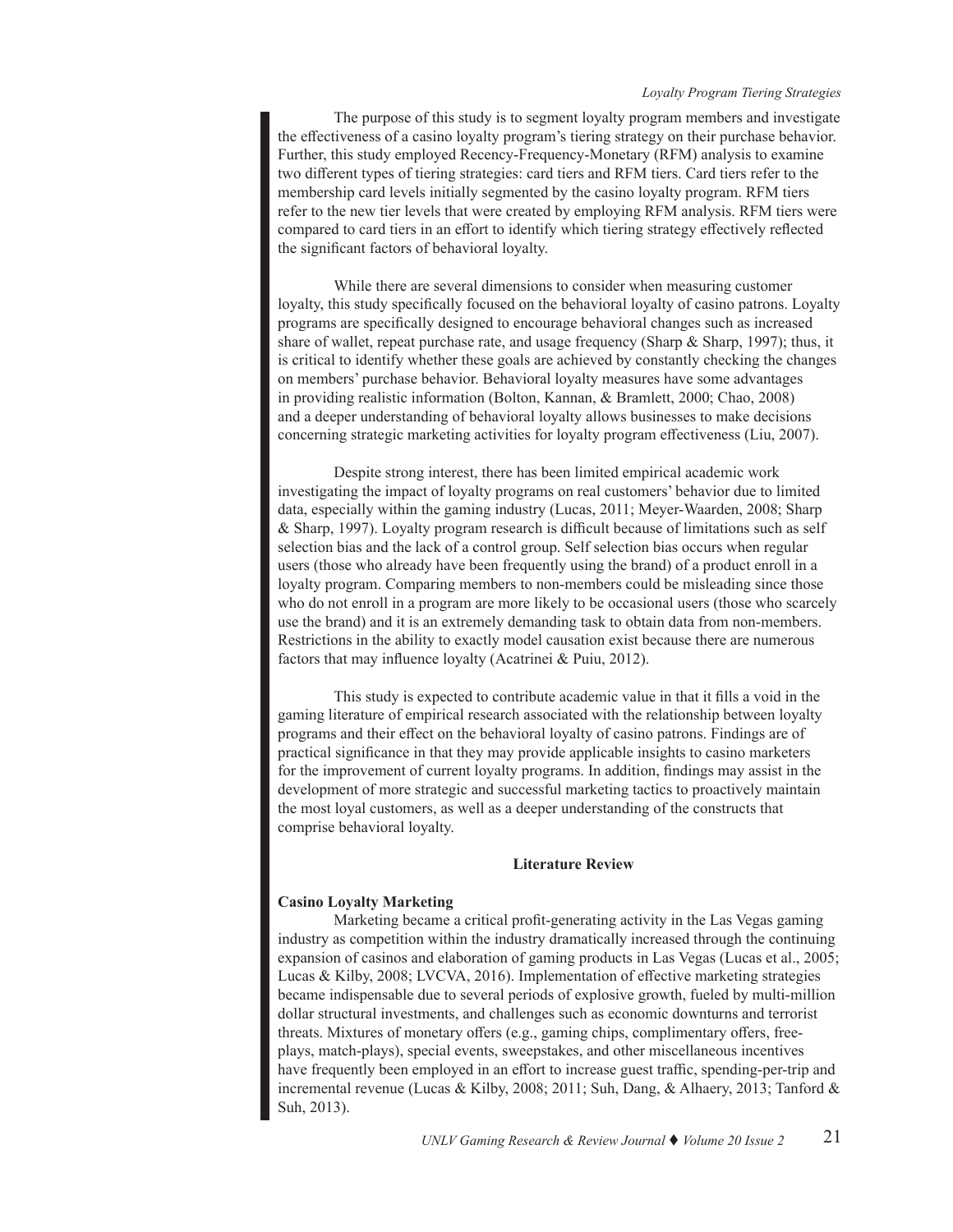Generally, most consumers are recognized as polygamous loyal shoppers (Dowling & Uncles, 1997). With a diversity of mega casino resorts, it is likely that customers are not loyal to a single property in Las Vegas (Lucas et al., 2005). Customers became loyal to the deal rather than the brand (Lucas et al., 2005; Lucas & Kilby, 2008; Suh, 2012). While gaming demand has steadily increased, and revenue is driven relatively easier in Las Vegas (LVCVA, 2016), casino marketers are more concerned with profit-per-trip, as it is a more exigent profit-generating metric (Gu, 2003; Lucas et al., 2005). Patrons have many more product and service alternatives from which to choose, and marketing efforts based solely on physical attributes, luxurious facilities or short-term promotions is no longer sufficient to ensure survival in the Las Vegas gaming environment. As a result, casinos have endeavored to become more "customer centric" by incorporating various customer relationship management tools and systems to maximize return on investment and increase customer loyalty (Kale, 2003; 2005; Lucas et al., 2005; Lucas & Kilby, 2011).

Loyal customers are known to be less price-sensitive and less likely to be attracted by promotional activities (Petrick, 2004). It has been recognized that loyal patrons tend to visit a property more frequently than non-loyal patrons and, as the number of visits increase over time, their purchase amounts per trip tend to increase. They also bring in new customers through positive word-of-mouth, and businesses can ultimately save a substantial amount on advertising expenses. (Haywood, 1988; Petrick, 2004; Shoemaker & Lewis, 1999). Petrick (2004) argued that loyal customers are more than just a secure economic source, but they can also be information channels that create a linkage to their friends, relatives, social group, and other potential travelers to a property or destination. Hospitality businesses acknowledge customer loyalty as a longterm sustainable competitive advantage, especially as segments mature and competition intensifies (Bolton et al., 2000; Shoemaker & Lewis, 1999). Typically, casinos have attempted to increase customer loyalty by building customer relationships using database management (Kale, 2003; Lucas & Kilby, 2008; 2011).

Similar to many other businesses, the majority of profits are generated from a select group of customers in the gaming industry. For example, 5% of high rollers produce 40% of the gross gaming revenue (Lucas, Kilby & Santos, 2002). Rooted in the 80/20 rule (Pareto, 1897), casino marketing activities strive to focus on the most valuable players to increase profitability. Kale (2003) examined the categorization of casino customer segments and found only a small volume of guests were truly loyal and profitable to the casino, and that very segment generated more than twice the gaming revenue of other segments when there was a like retention rate increase. Watson and Kale (2003) also discovered that 3% of the casino patrons generated approximately 90% of the table games revenues. These studies show that a relatively smaller portion of guests yielded a return on investment comparable to other industries and emphasize the significance of loyal customers in the gaming industry.

Customers who generate the highest profits become even more loyal and profitable if they benefit from the value they create (O'Brien & Jones, 1995). Hence, casinos recognize the importance of rewarding their most faithful patrons with the best value to maximize loyalty and profitability (Barsky, 2010). However, the challenge is to better serve their most valuable customers without overtly discriminating against less valuable customers. All customers are not equally valuable, so it is neither economically nor operationally reasonable for businesses to expand their value proposition to everyone (Reichheld, 1996). Companies may waste resources if they over-satisfy less valuable customers and under-satisfy those of greater value (O'Brien & Jones, 1995).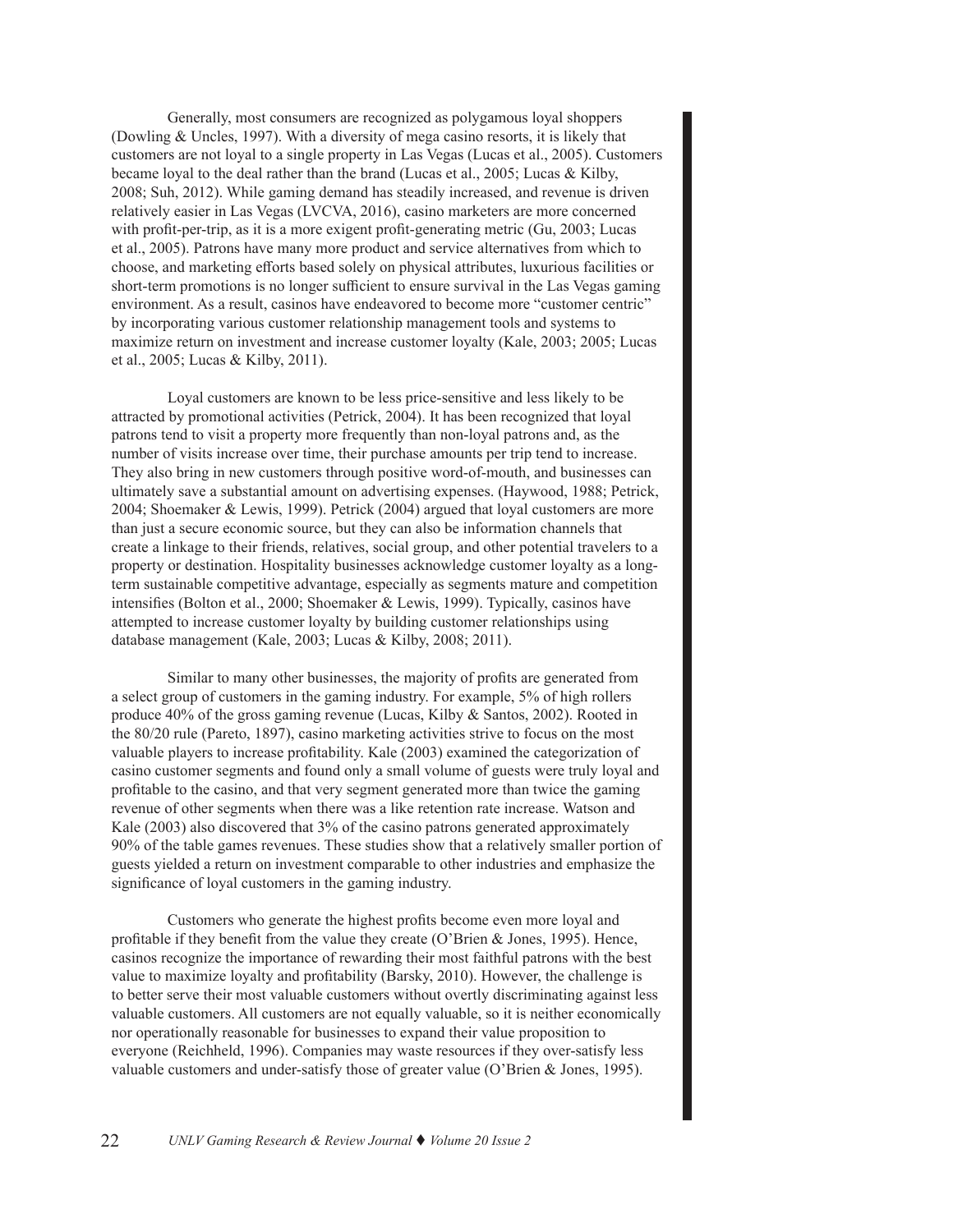#### **Casino Loyalty Programs**

Loyalty programs, as one of the most common customer loyalty schemes, ultimately enable firms to create a relationship that is based on interactivity and individualization accompanied by personalized direct marketing techniques and communication (Shapiro & Varian, 2000). Loyalty programs were first introduced as slot clubs in the Las Vegas gaming industry in the early 1980s, but the practical utilization was much more slowly embraced compared to other service industries (Lucas et al., 2005; Lucas & Kilby, 2008). While there were a few early adopters spending millions of dollars to install player-tracking systems, most of the casinos in Las Vegas believed it diminished the individual attention that guests desired (Baynes, 2011). Within the past decade, nearly every casino in the United States is offering a loyalty program (Barsky, 2010). Casino loyalty programs normally provide a membership card that records all gaming transactions and demographic data. Customers accumulate reward credits (points) based on their gaming activities and may redeem those credits for complimentary offers on hotel accommodations, dining, entertainment, and even gaming chips. Meanwhile, casino marketers use the transactional data to estimate the value of players and to structure offers and rewards (Barsky, 2010; Lucas & Kilby, 2008; Min et al., 2015).

Several gaming studies noted that such marketing efforts were only successful in generating incremental trips and generated negative cash flows because of the expensive cost in the long run (Lucas, 2004; Lucas & Brewer; 2001, Lucas & Bowen, 2002; Lucas et al., 2005; Marfels, 2010; O'Donnel, Lee, Roehl, 2009; Suh, 2012). Overall, research indicates that customers' purchase intentions decline radically when incentives are no longer available, while higher promotion redemption rates are related less to brand loyalty and more to deal proneness (Lewis, 2004; Taylor & Long-Tolbert, 2002). Therefore, a sophisticated player tracking system is recommended to merge all the patrons' play and redemption rates, and a strategic marketing plan is critical in effectively managing the casino's loyalty program (Lucas & Kilby, 2008).

There are different types of loyalty programs, but the fundamental idea is to encourage customer purchase by doling out rewards and providing targets at which various benefits can be achieved (O'Malley, 1998). Simpler types of loyalty programs award discounts for each purchase or every nth purchase (e.g., grocery stores, local car wash). More complex programs reward customers by cumulative purchases or historical purchase level (Berman, 2006). To enhance effectiveness, casino loyalty programs are designed with several tiers of customer rewards based on historical play. Tiered programs provide differential incentives based on customers' gaming activity, most commonly by purchase frequency or transaction size (Berman, 2006; Liu, 2007; Rigby & Ledingham, 2004), and aim to better compensate customers with higher purchase levels (McCall & Voorhees, 2010). Tiered programs require a comprehensive database of customers' purchase history, but allow firms to eventually reduce costs when they are well-designed by properly targeting the beneficial segments, while simultaneously discouraging the segments that are not as cost-effective (McCall & Voorhees, 2010; O'Brien & Jones, 1995; Tanford, 2013).

Loyalty program members are known to accelerate purchase behavior both in frequency and magnitude as they approach the next tier (Kivetz, Urminsky, & Zheng, 2006). Delivering enhanced value to profitable customers can turn them into loyal customers, and those loyal customers become even more profitable over time. Ultimately, the effectiveness of loyalty programs is evaluated in terms of purchase loyalty, specifically in repeat purchase amount (total dollar amount), increased usage frequency, and decreased switching to non-program brands (Ehrenberg, 1988; Ehrenberg, Goodhardt, & Barwise, 1990; Leenheer, Van Heerde, & Bijmolt, 2007; Liu, Meyer-Waarden, 2007; 2008; Min et al., 2015). It is important to recognize how tiered members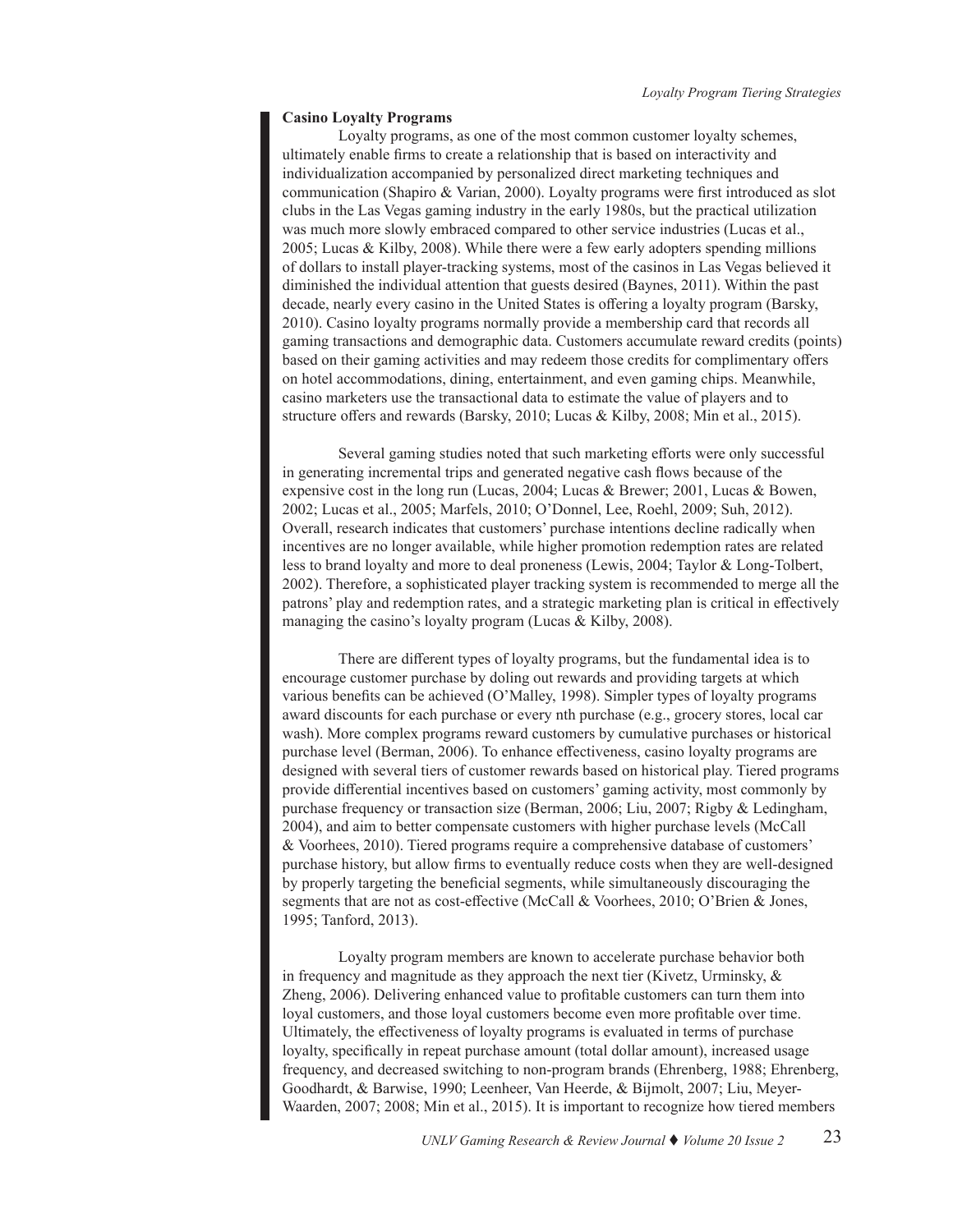may respond differently to a loyalty program: in general, heavy users tend to be more favorable towards loyalty programs than light users, as programs are typically designed to be more beneficial for those who spend more (Lal & Bell, 2003). Depending on the patrons' usage level, loyalty programs can become more or less attractive, and thus should be measured (Kim, Shi, Srinivasan, 2001; & Liu, 2007).

# **Determinants of Customer Loyalty**

Loyalty is perceived as a two-dimensional concept comprising behavioral (e.g., repeat purchase) and attitudinal loyalty (e.g., favorable attitude towards the brand) (Backman, 1988; Dick & Basu, 1994). Behavioral loyalty can be quantified through antecedents such as actual consumption, frequency, share of wallet, duration, recency and word-of-mouth recommendations (Baloglu, 2002; Leenheer et al., 2007; Mechinda, Serirat, & Guild, 2008; Petrick, 2004). The attitudinal perspective measures loyalty as an affinity toward a brand and indicates trust, psychological attachment, and emotional commitment (Mechinda et al., 2008; Petrick, 2004). Bowen and Shoemaker (2003) suggest that building trust and commitment is the key to developing loyalty. However, attitudinal loyalty can be criticized because it lacks power in predicting actual purchase behavior (Backman & Crompton, 1991; Morais, 2000).

Although customer loyalty is a multifaceted construct, behavioral loyalty plays a central role because it has a direct impact on a firm's bottom line and facilitates assessment of profitability (Chao, 2008). Research has also suggested that behavioral loyalty is the ultimate concern, emphasizing that it involves the actual consumption of the service and indicates future purchasing intentions (Jones, Reynolds, Mothersbaugh, & Beatty, 2007; Kim, Jin-Sun, & Kim, 2008; Tanford, Raab, & Kim, 2010). Studies also suggest that companies must quantify consumers' purchase behavior in order to determine the effectiveness of a loyalty program (Bolton et al., 2000; Lewis, 2004; Liu, 2007). For the purpose of this study, recency, frequency, and monetary size were applied to measure behavioral loyalty.

**Recency.** Recency is the interval between the last purchase and the current purchase. Direct marketers discovered that consumers who bought more recently were more likely to respond to new offers than those who purchased a long time ago (Hasouneh & Alqeed, 2010). Accordingly, marketers believe most recent purchasers are more likely to purchase again than less recent purchasers. Recency has been effectively applied as an explanatory variable in customer segmentation and consumer behavior studies (Hosseini, Maleki, & Gholamian, 2010; Hughes, 1996). Recency is defined as the number of days since the last visit.

**Frequency.** Frequency is the total number of visits or purchases made. Member's total number of trips (visit frequency) was used to identify frequency. Frequency was expressed as the total number of trips the patron made to the casino.

**Monetary Size.** Monetary size is the total volume of expenditures. Monetary size was assessed by monetary expenditure on slot games (slot expenditure), table games (table expenditure), and elsewhere (other expenditure). Slot expenditure (also known as coin-in) is represented in the total dollar amount of wagers accumulated by each slot machine. Slot coin-in has been used frequently in previous studies, and is recognized as the most accurate indicator to measure gaming volume (Eisendrath, Bernhard, Lucas, & Murphy, 2008; Lucas et al., 2005; Lucas & Bowen, 2002; Lucas & Tanford, 2010). Table expenditure (also known as drop) is represented as the dollar amount of chips purchased for table games. Despite the fact that table game drop is difficult to record reliably (Eisendrath et al., 2008), previous studies have used it to determine table game volume (Lucas, 2004; Lucas & Bowen, 2002). Table expenditure was included in this study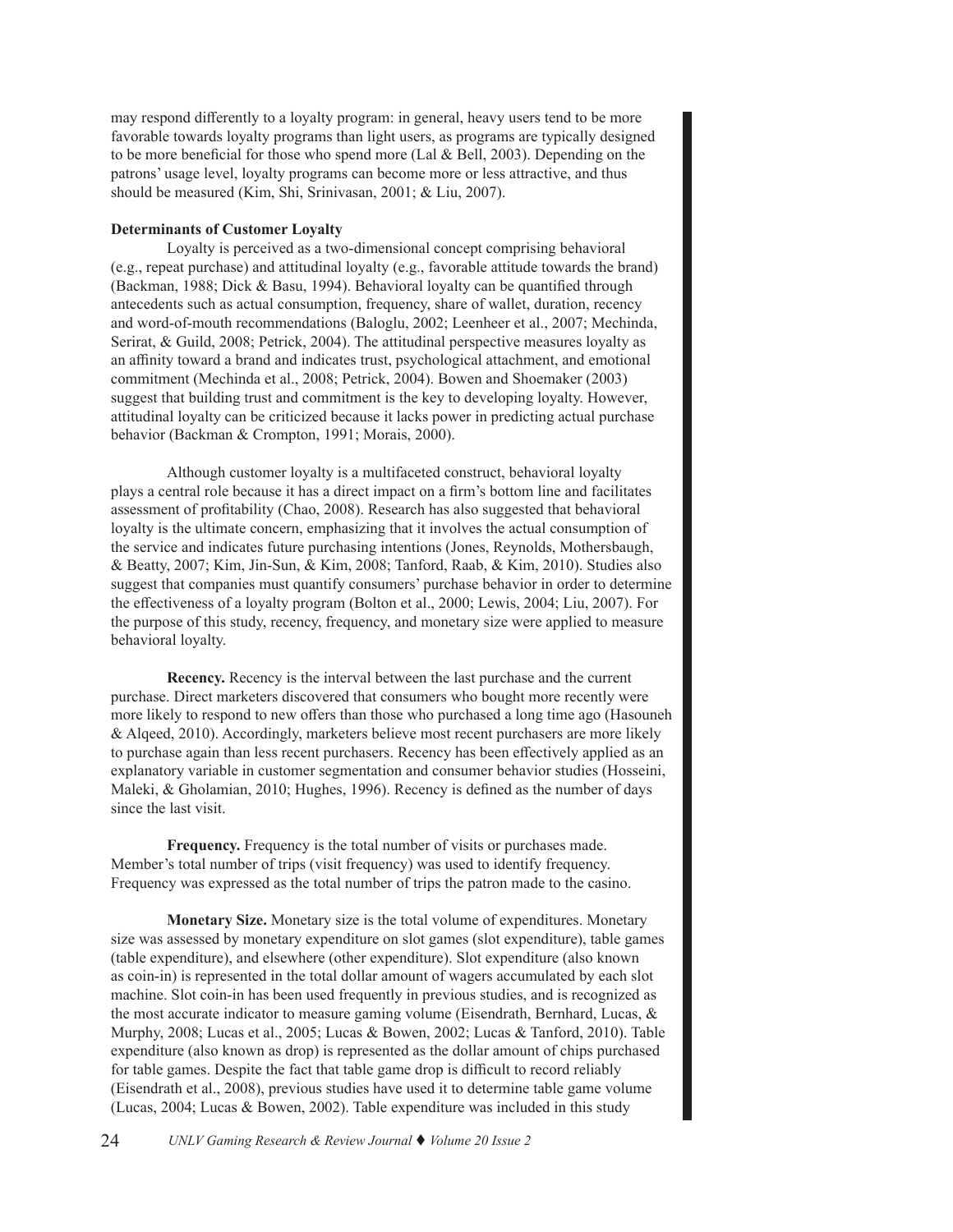because of the significant amount of revenue produced from table games in the specific casino property where data was obtained. Both slot coin-in and table drop were converted into revenue for the casino, thus, reflect how much patrons spent in total. 'Other expenditure' represents any other monetary outlay excluding gaming, such as food and beverage, entertainment and hotel rooms. While patrons do not earn any points from other expenditure, it was included because it also reflects the total volume of expenditures. In the analysis to follow, slot expenditure, table expenditure and other expenditure was cumulated into a single variable.

# **RFM Analysis**

RFM stands for recency, frequency, and monetary size. Recency refers to the time of the most recent purchase (Blattberg, Kim, & Neslin, 2008). It is particularly important to consider recency because a longer purchase inactivity is more likely to signify that the customer ended the relationship or switched to a competitor (Dwyer, 1989). Frequency refers to the number of purchases, and monetary size refers to the purchase amount (Blattberg et al., 2008). RFM analysis is a marketing technique to identify customer behavior by typically assigning an RFM score to each customer record based on purchase history (Hughes, 1996). It utilizes recency, frequency, and monetary size because these variables have been repeatedly shown to positively impact consumer's purchase behavior (Blattberg et al., 2008). The fundamental premise underlying RFM analysis is that those customers who purchased more recently tended to make more purchases, and those who made larger purchases were more likely to respond to promotions and other offers than those who purchased less.

Data mining applications based on RFM analysis have been popularly implemented among marketers to segment existing customers in order to increase comprehension of consumer behavior and to glean additional insights about the market. It allows one to categorize customers based on their potential for profitability and determine how to invest in marketing towards them (Asllani & Halsted, 2011; Blattberg et al., 2008). On the whole, RMF analysis has been a useful tool for direct marketers to improve segmentation strategies, allocate marketing resources more effectively and increase customer loyalty (Wu, Chang, & Lo, 2009).

RFM analysis offers a number of advantages. It is simple, relies on data that is relatively easy and basic to track, is intuitive and does not require sophisticated analysis or software. Bhaskar, Subramanian, Moorthy, Saha, and Rajagopalan (2009) were able to provide practical insights for a multiplex in offering promotions effectively for their loyalty program by using RFM analysis. Asllani and Halsted (2011) also employed RFM analysis on a sample of purchasing data and indicated that marketers can make optimal solutions future promotional investments through its utilization. RFM has been applied in various other industries such as the automobile, retail, and service and has been shown as an effective approach to predict response and further improve profitability (Chan, 2008; Chen, Kuo, We, & Tang, 2009; Cheng & Chen, 2009).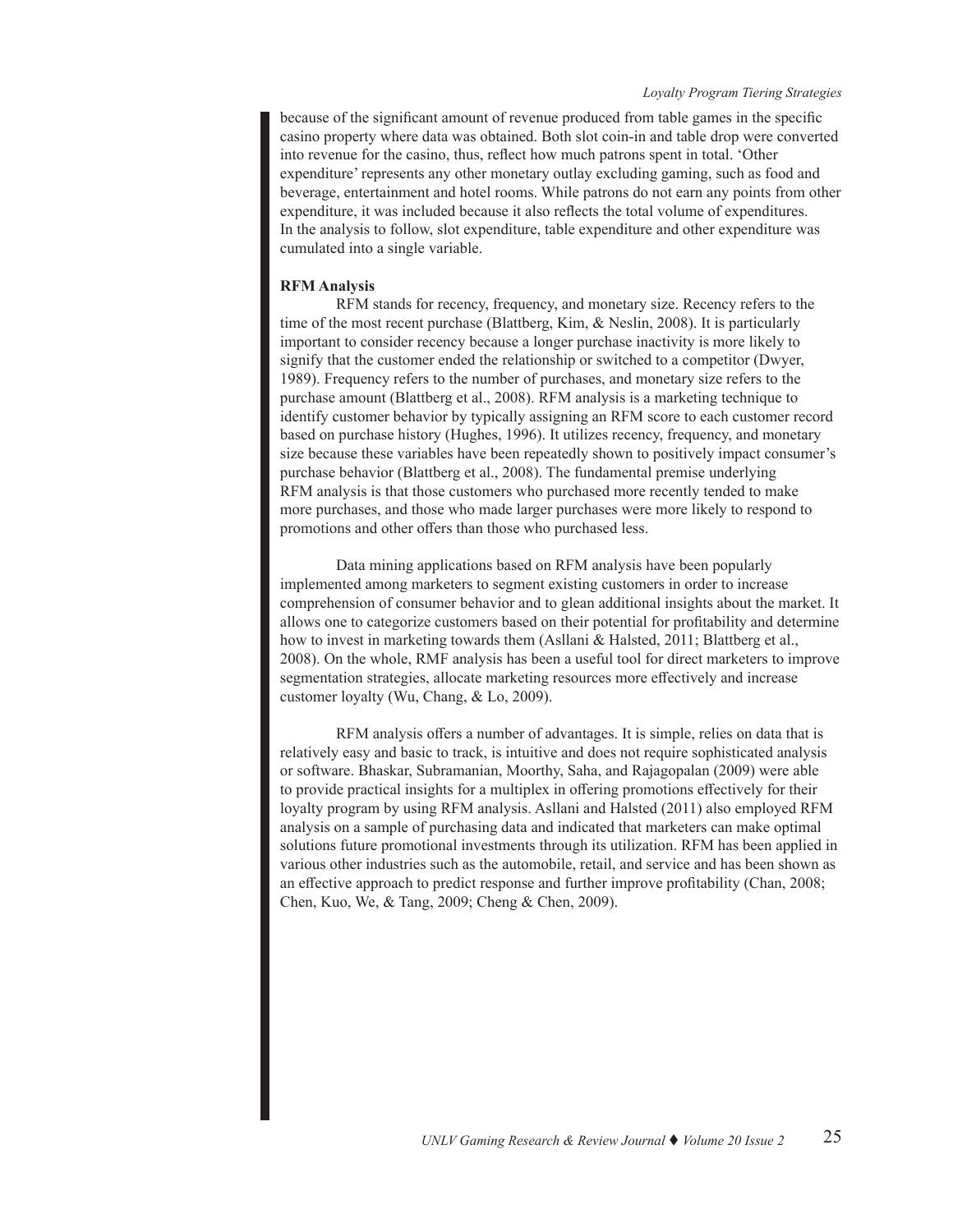#### **Research Hypotheses**

Generally, casino loyalty programs consist of hierarchical card levels, determined by the total number of points accrued. Higher level card members are expected to reveal higher usage levels than lower level card members. Based on findings from the loyalty program literature, it is expected that a member's card level affects purchase behavior, where accumulation of points increases opportunities for rewards. Thus, this study attempted to test whether card tiers actually stimulates a members' behavioral usage level. Behavioral usage level was examined specifically in terms of purchase frequency, monetary size, and purchase recency. Overall, the following theoretical model has been developed (Figure 1) and the study hypotheses derived:



*Figure 1*. Theoretical model

H1: Card tiers will have a significant effect on members' behavioral usage level. H1a: Card tiers will have a significant effect on members' purchase recency. H1b: Card tiers will have a significant effect on members' purchase frequency. H1c: Card tiers will have a significant effect on members' monetary size.

# **Methodology**

#### **Data Collection**

Secondary data was obtained from an upscale Las Vegas Strip casino loyalty program. Like any other Las Vegas mega-resort, the casino offers facilities such as hotel rooms, convention, shopping, dining, spa, and entertainment. The loyalty program consists of three card levels and members are upgraded from the points they earn. Members may enroll in the program for free and they may build and maintain their status for one calendar year. Each level requires a minimum amount of points to be earned annually for the status to be maintained during the following year. However, while there are two main types of games (slot machines and table games) at the casino, members of the loyalty program earn points solely from playing slot machines.

Few studies have considered the moderating effects of tiers to evaluate loyalty program effectiveness on purchase behavior; among those who have, the generality of their conclusion was limited by such factors as the use of self-reported data (Leenheer et al., 2007; Meyer-Waarden, 2007; 2008) or a focus on short-term promotions (Lal & Bell, 2003; Lewis, 2004; Taylor & Neslin, 2005). This is one of the very few studies that have attempted to investigate the moderating effects of tier levels to understand the effectiveness of a loyalty program in the gaming industry.

Loyal customers were defined as those with an average of at least two trips per year (Lewis, 2004; Liu, 2007). Patrons who first joined the loyalty program in January 2011 were purposely selected to eliminate already 'loyal' users; i.e., some regular consumers may have decided to join a certain loyalty program just to take advantage of its rewards or benefits. There is concern that the true effectiveness of the program may be biased if such patrons were included (Leenheer et al., 2007; Moufakkir, Singh, Moufakkir-van der Woud & Holecek, 2004). International customers and local residents were not included in the sample as they were marketed differently from the domestic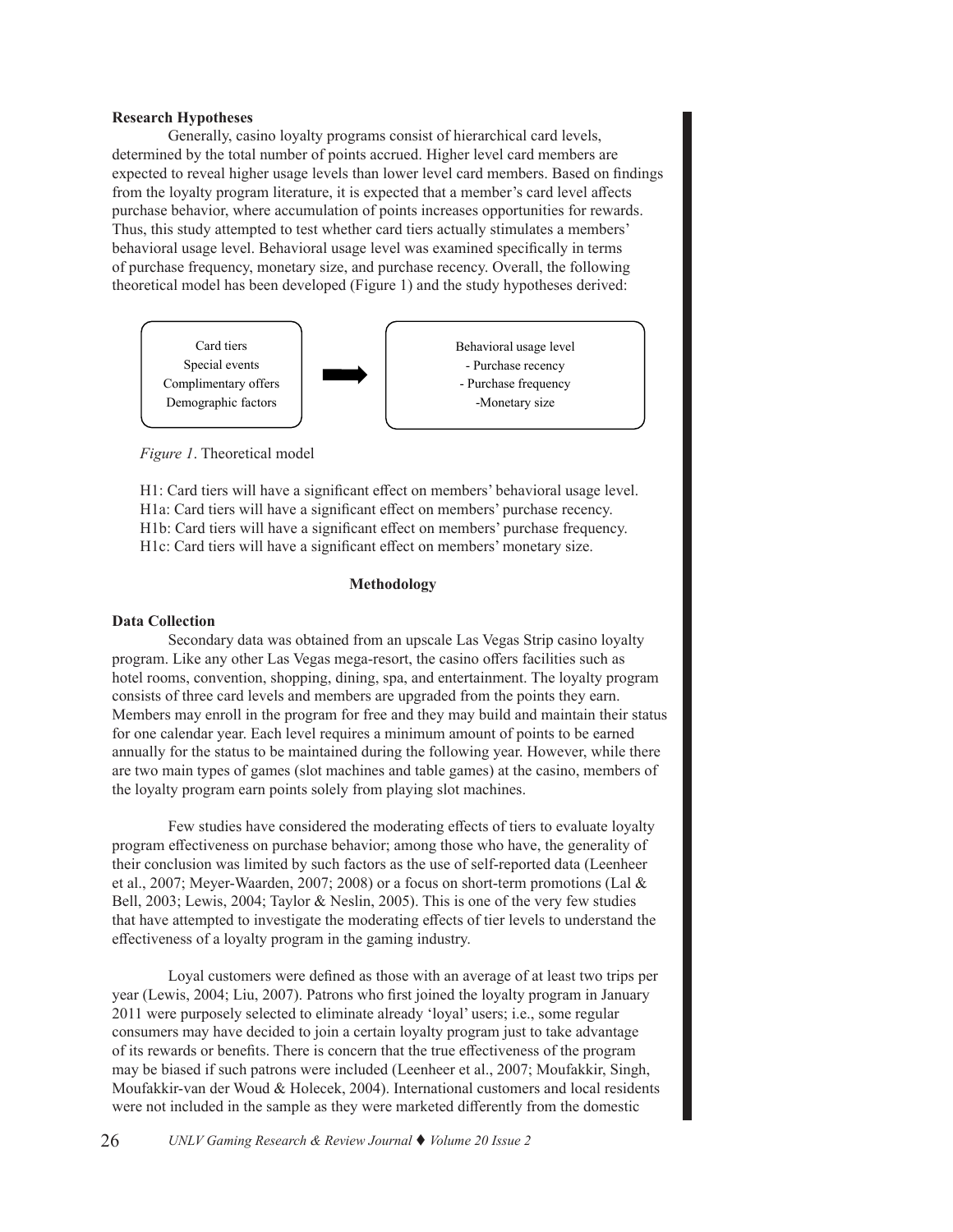market. Members were classified into geographic residential areas within the database, and patrons who lived in border states (California, Arizona) comprised more than 50% of the entire database. Only patrons who lived in the border states were selected into the final sample because they showed higher visit frequency than those who lived further away. It was important to keep this criterion consistent throughout the study as recency was used as dependent variable. After these criteria were met, a random sample of 450 loyal patrons who visited the casino from January 2011 to December 2011 was extracted from the database. Patrons who had missing values were removed when data were scanned.

#### **Data Measurement**

**Dependent Variables.** Purchase frequency and transaction size are used to quantify purchase behavior. Purchase frequency indicates the number of purchases and is expressed as frequency (F). Transaction size indicates the spending volume and is represented as monetary size (MS) (slot expenditure + table expenditure + other expenditure). Recency  $(R)$  is represented by the number of days since the last trip. An average value was computed since patrons made multiple trips.

**Explanatory Variables.** The main explanatory variable in this study is card tiers. Previous studies discovered that consumers' behavior varies depending on their usage levels (Kale, 2003; Lal & Bell, 2003; Liu, 2007). The current casino loyalty program consists of three card tier levels (level 1 being highest, and level 3 being lowest). Card tiers is determined by points accumulated and symbolizes a patron's status. Patrons receive different types of benefits and incentives based on their card tiers.

Special events are known to have a significant impact on attracting customers to casinos and affect gaming volume (Lucas, 2004; Lucas & Bowen, 2002; Lucas, Dunn, & Singh, 2005; Lucas & Tanford, 2010; Suh et al., 2014). Special events refer to tournaments, concerts, shows, and player parties/events, and they were included as the total number of counts for each member. Members with higher loyalty card tiers were offered with a higher number of special event invitations.

Complimentary offers are free items or service given from the casino, which also influence trip expenses or gaming expenses (Lucas et al., 2005; Suh et al., 2014). Complimentary offers were represented in retail value and consisted of 1) the total value of complimentary offers including room, food & beverage, or shopping awards in U.S. dollars, and 2) the value of gaming credits in U.S. dollars. Complimentary offers indicate incentives that are not included in promotions or special event offers. Members may be rewarded complimentary offers additionally based on their current play level when they visit the casino. Lastly, demographic factors such as gender and age were included as explanatory variables as they were identified to impact gaming behavior from previous studies (Yoo & Seo, 2012).

#### **Method and Data Analysis**

Data was imported into R, an open-source statistical programming environment (The R Core Team, 2015), and ordinary lease squares (OLS) regression analysis was used to test whether card tiers affected members' behavioral usage level. Residual diagnostics showed that the normality of residuals and constant variance, standard assumptions for multiple regression, were violated. Econometrics literature (Zeileis, 2004) recommends using suitable heteroskedasticity consistent (HC) estimators of the covariance matrix for testing significance of the parameters in the model. The R package *sandwich* was used for this purpose.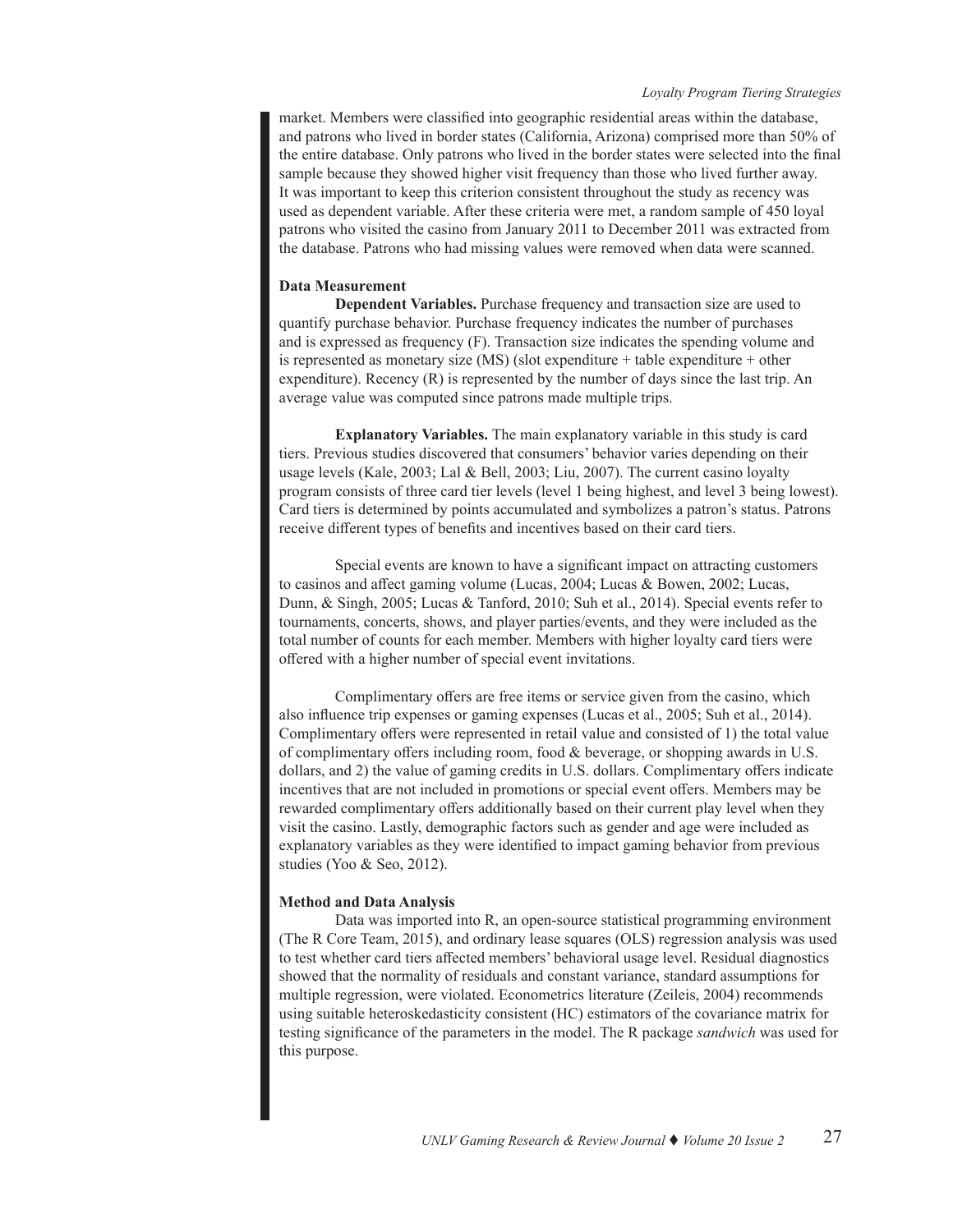Next, this study employed RFM analysis to segment the sample into RFM tiers. Then, principal component analysis (PCA) was performed to visually examine the relationship between tiers (both card tiers and RFM tiers) and behavioral usage (R, F, and M). RFM analysis calculates an RFM value score for each record based on historical purchase behavior. Customer transaction records are scaled on the factors of recency, frequency, and monetary size into quintiles to compute the RFM value. Patrons' records are sorted and scored for each variable from highest to lowest; i.e., a value in the top 20% is assigned a score of 5, the next 20% a score of 4, and so on to the bottom 20%, a score of 1. A customer's score can range from a high of 555 to a low of 111, each digit corresponding to a score associated with recency, frequency, and monetary size, respectively, resulting in a total of 125 (5x5x5) potential scores. For frequency and monetary size, higher values indicate more visits and more purchase amount, thus, would receive a higher score. However, for recency, scores were reversed since higher values indicate longer gaps between trips. Longer gaps between trips would receive a lower score than shorter gaps between trips. On the whole, higher RFM scores would indicate more recent visits, a larger number of visits, and more spending (Hughes, 1996).

#### **Data Analysis and Results**

#### **Sample Profile**

Table 1 describes the profile of the sample data. Overall, the final data set included a total number of 450 patrons. Nearly half of the patrons were in the age range between 40 and 59 years old. Approximately 21% were between 30 and 39 years old and 13.3% were between 60 and 69 years old. Almost 10% were between 20 to 29 years old and 6.9% were over 70 years old. Most patrons were male, representing approximately 64% of the sample. The vast majority lived in California, representing roughly 93% of the sample. Patrons who lived in Arizona comprised about 7%. There are three card levels for the loyalty program, 1 being the highest level and 3 being the lowest level. More than 75% were level 3 members and only 0.7% were level 1 members. However, the actual casino loyalty program showed a similar proportion for card levels, thus the sample was well represented. Based on the RFM analysis, 4% were RFM tier 5 and more than 45% were RFM tier 1 (tier 5 being the highest and tier 1 being the lowest).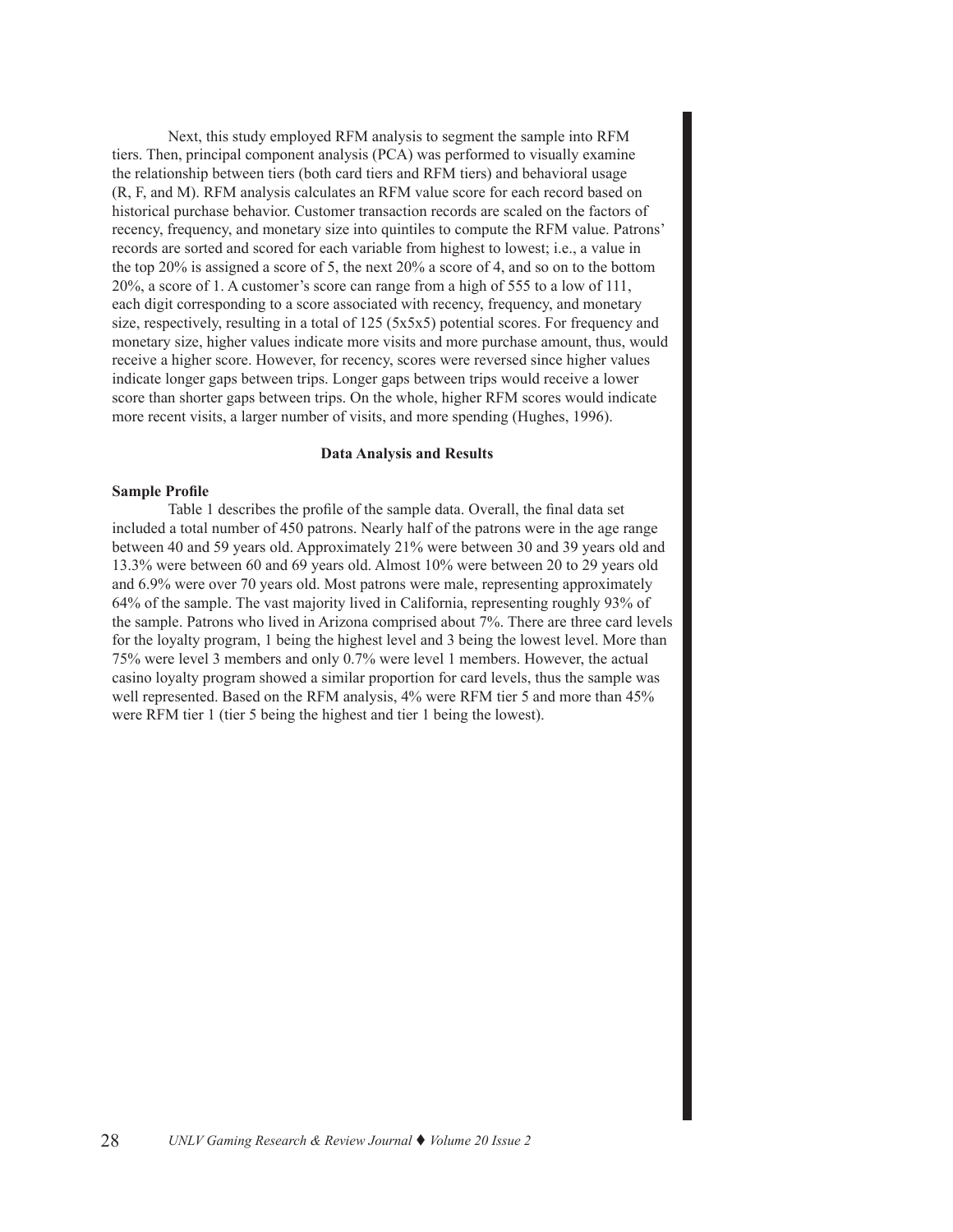Table 1 *Sample Profile*

| Variables         | N   | $\frac{0}{0}$ |
|-------------------|-----|---------------|
| Age               |     |               |
| 21-29 years       | 44  | 9.8           |
| 30-39 years       | 93  | 20.7          |
| 40-49 years       | 122 | 27.1          |
| 50-59 years       | 100 | 22.2          |
| $60-69$ years     | 60  | 13.3          |
| 70 years and over | 31  | 6.9           |
| Gender            |     |               |
| Male              | 286 | 63.6          |
| Female            | 164 | 36.4          |
| <b>State</b>      |     |               |
| Arizona           | 32  | 7.1           |
| California        | 418 | 92.9          |
| <b>Card tiers</b> |     |               |
| Level 1           | 3   | 0.7           |
| Level 2           | 109 | 24.2          |
| Level 3           | 338 | 75.1          |
| <b>RFM</b> tiers  |     |               |
| Tier 1            | 209 | 46.4          |
| Tier 2            | 150 | 33.3          |
| Tier 3            | 51  | 11.3          |
| Tier 4            | 22  | 4.9           |
| Tier 5            | 18  | 4.0           |
| <b>Total</b>      | 450 | 100.0         |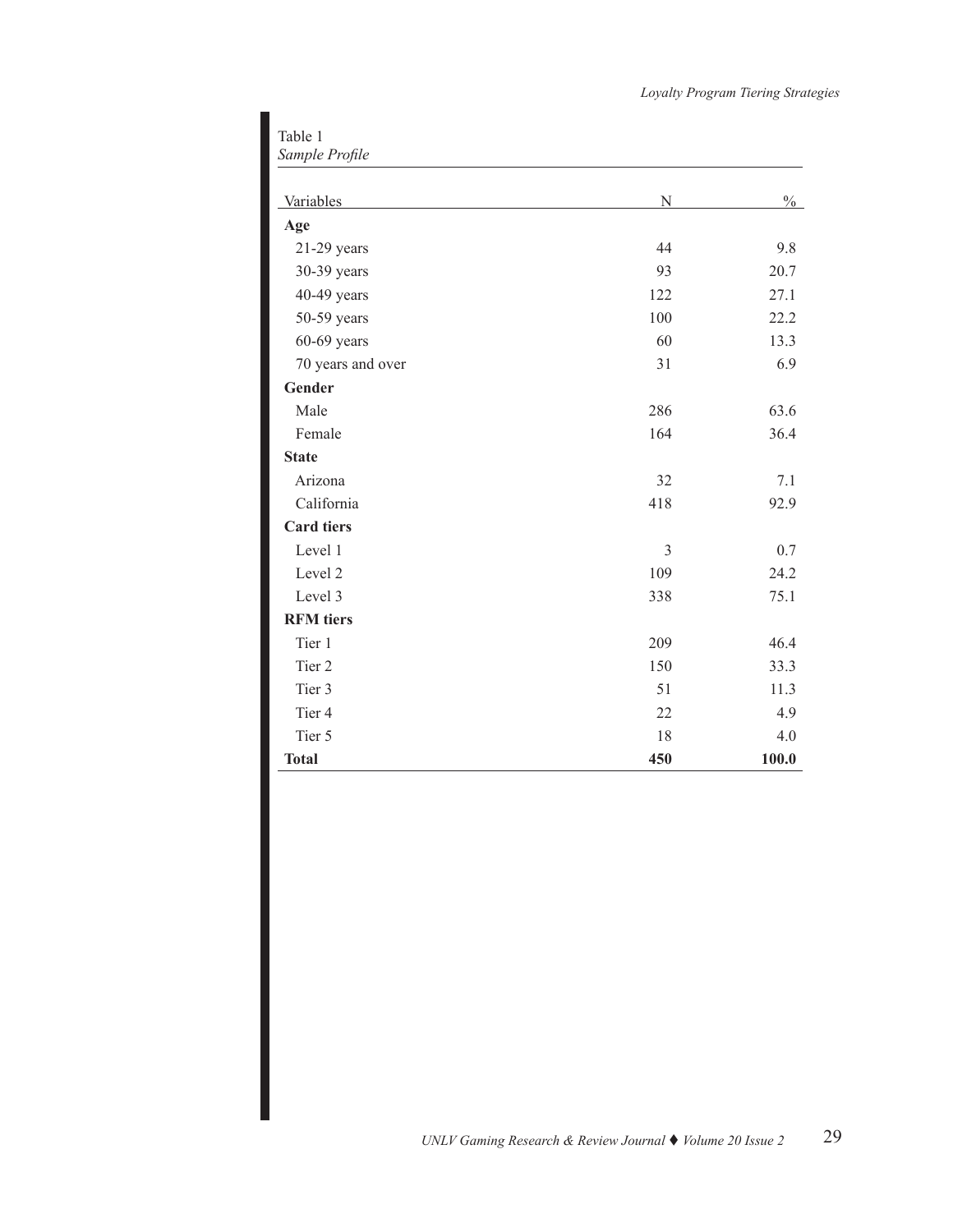# **Ordinary Least Squares (OLS) Regression Analysis**

OLS was performed three times with R, F, M as the three dependent variables, and the card tiers, special event, complimentary offers, sex, and age as the explanatory variables. Card tiers and age were variables with categorical data, thus converted into factors in the OLS model. Constant variance was checked and met through Bartlett test. However, the residuals from each of the three OLS model failed the test of normality (Fox & Weisenberg, 2010). Hence the significance of the coefficients of each OLS model was re-tested using bootstrap regression analysis. All three models turned out to be significant. Confidence intervals were reported at the 95% confidence level. There was a significant effect between special events, complimentary offers, age and recency, frequency, and monetary size. However, there was clearly no significant effect between card tiers and any of the three response variables (R, F, or M). Overall, there was a significant effect between recency and special events, and complimentary offers. For instance, recency increases 2.73 for every unit increase in special events. Though, recency scores were reversed, thus an increase in recency in fact indicates that the length between visits are longer. Therefore, each special event increases the length between visits by 2.73 day. On the other hand, recency decreases as age increases. The length between each visit shortens, as the members are older.

There was a significant effect between frequency and complimentary offers, and age. Members make more visits to the casino as they receive more complimentary offers, and the older they are. Yet, special events negatively affect frequency. There was a significant effect between monetary value and special events, complimentary offers, and age. Members spend more money as they receive more special events and complimentary offers, and the older they are in general (except for 60-69 years old).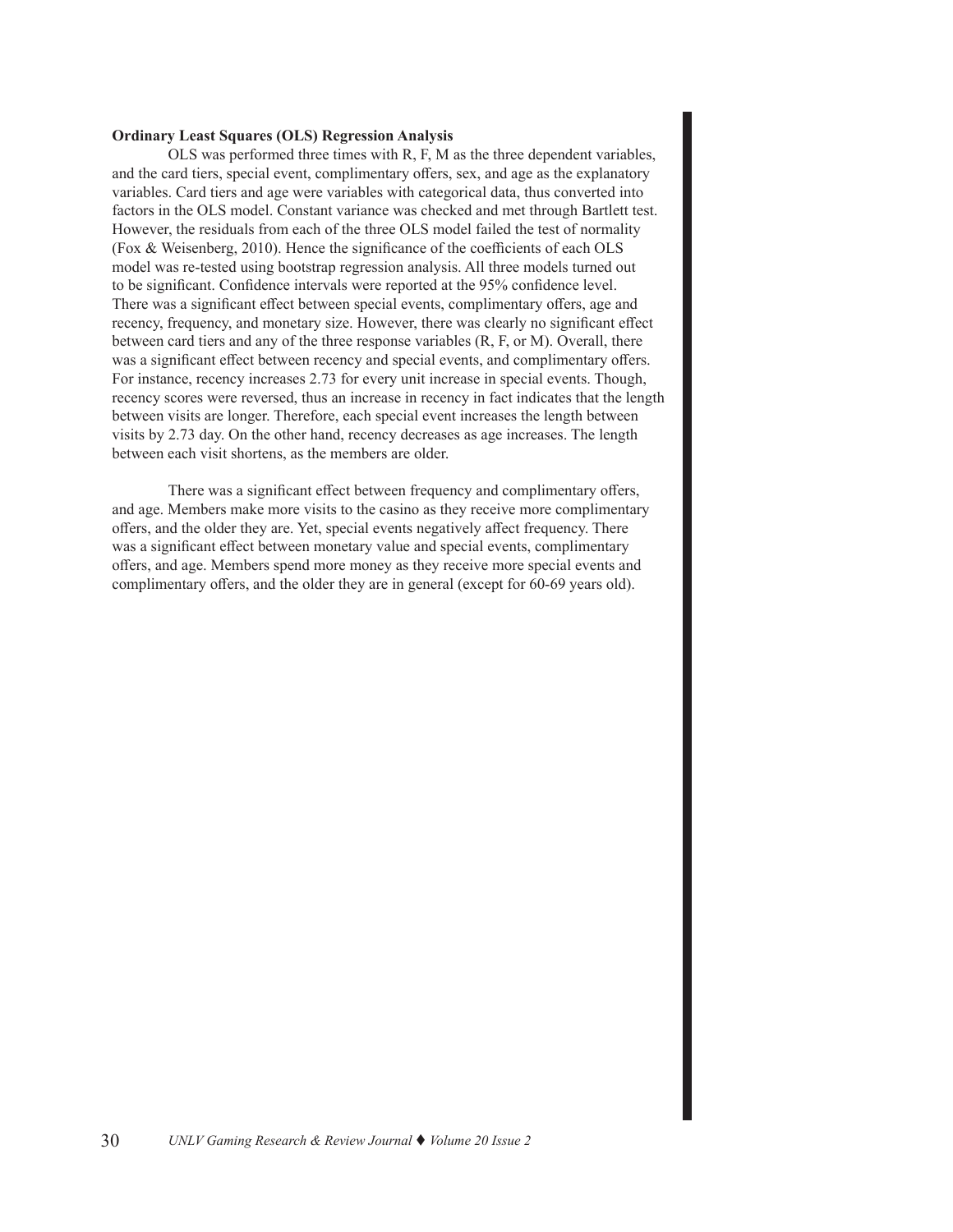# Table 2

| Summary of ordinary lease squares regression analysis ( $N=450$ ) |  |  |  |  |
|-------------------------------------------------------------------|--|--|--|--|
|-------------------------------------------------------------------|--|--|--|--|

|                           | Estimate    | Lower 95%    | Upper 95% |
|---------------------------|-------------|--------------|-----------|
| R (Recency)               |             |              |           |
| (Intercept)               | 85.04       | 72.92        | 91.20     |
| factor(CARD)2             | 4.22        | $-1.50$      | 14.83     |
| factor(CARD)3             | 4.34        | $-1.02$      | 15.33     |
| complimentary offers*     | 0.00        | 0.00         | 0.00      |
| special events*           | 2.73        | 0.63         | 4.81      |
| sex                       | 0.34        | $-1.25$      | 1.92      |
| $factor(age)30-39 years$  | $-0.08$     | $-1.01$      | 0.95      |
| factor(age)40-49 years*   | $-9.94$     | $-12.40$     | $-7.51$   |
| factor(age)50-59 years*   | $-23.27$    | $-25.12$     | $-21.37$  |
| factor(age)60-69 years*   | $-43.50$    | $-45.54$     | $-41.60$  |
| factor(age)Over 70 years* | $-57.70$    | $-61.42$     | $-53.00$  |
| F (Frequency)             |             |              |           |
| (Intercept)               | 6.53        | 3.82         | 12.06     |
| factor(CARD)2             | $-2.61$     | $-8.07$      | 0.08      |
| factor(CARD)3             | $-2.53$     | $-8.00$      | 0.10      |
| complimentary offers*     | 0.00        | 0.00         | 0.00      |
| special events*           | $-0.28$     | $-0.53$      | $-0.01$   |
| sex                       | $-0.02$     | $-0.21$      | 0.17      |
| $factor(age)30-39 years$  | 0.03        | $-0.10$      | 0.19      |
| factor(age)40-49 years*   | 0.64        | 0.44         | 0.85      |
| factor(age)50-59 years*   | 1.54        | 1.35         | 1.76      |
| factor(age)60-69 years*   | 3.92        | 3.59         | 4.24      |
| factor(age)Over 70 years* | 7.49        | 6.57         | 8.38      |
| <b>M</b> (Monetary Value) |             |              |           |
| (Intercept)               | $-37837.03$ | $-127421.96$ | 10624.84  |
| factor(CARD)2             | 30280.78    | -9498.38     | 116608.84 |
| factor(CARD)3             | 35592.98    | $-2588.42$   | 120279.30 |
| complimentary offers*     | 11.88       | 8.01         | 16.20     |
| special events*           | 32608.37    | 9818.44      | 60930.51  |
| sex                       | 8674.88     | $-5712.83$   | 23295.93  |
| $factor(age)30-39 years$  | $-2325.44$  | -13359.99    | 6512.27   |
| $factor(age)40-49 years$  | 10280.08    | $-4664.05$   | 25085.19  |
| $factor(age)$ 50-59 years | 17672.14    | $-2086.49$   | 33022.79  |
| factor(age)60-69 years    | 8592.74     | -11252.66    | 26979.66  |
| factor(age)Over 70 years* | 90977.48    | 31558.03     | 175621.93 |

*Note.* \*Confidence intervals were reported at the 95% confidence level.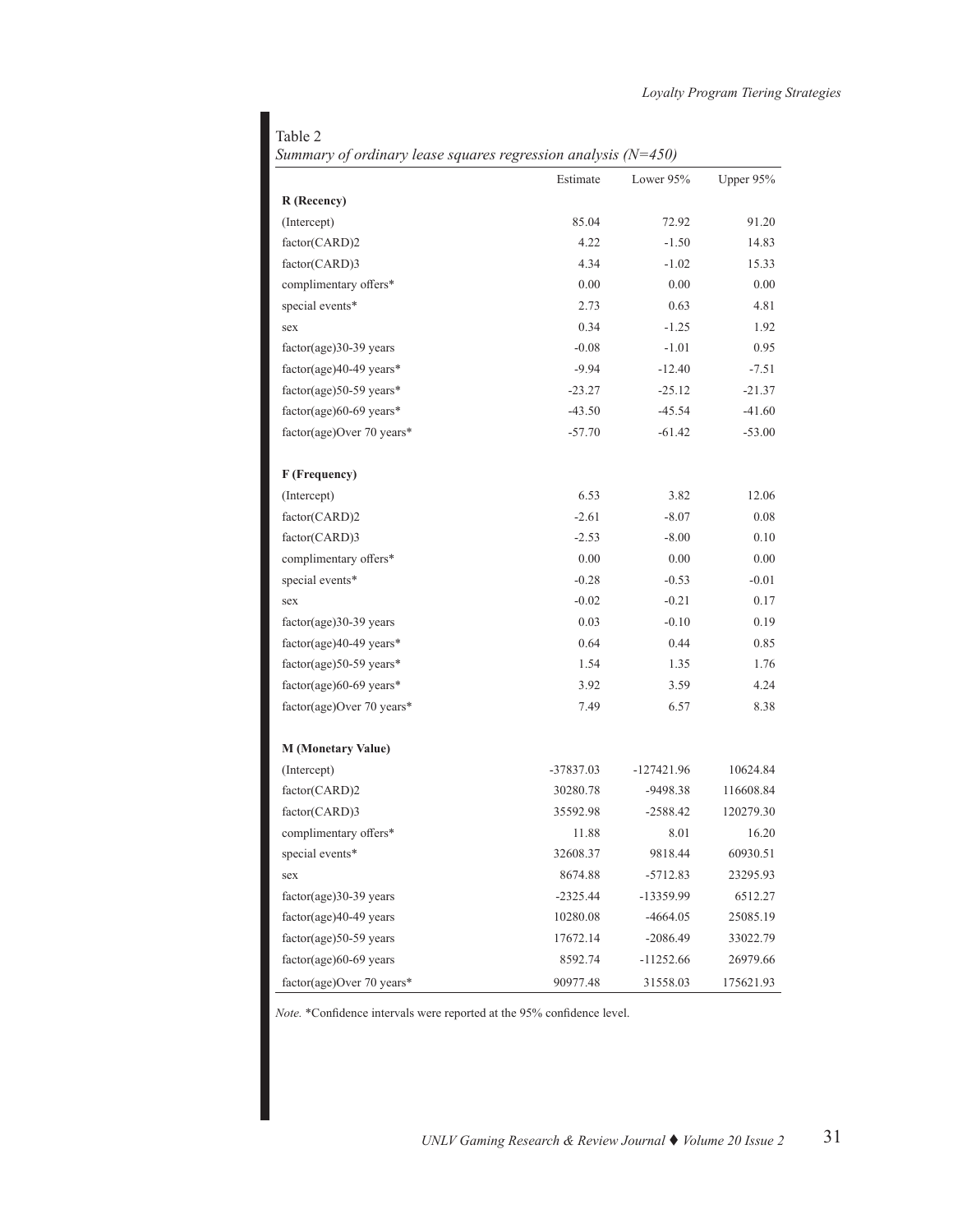# **Principal Components Analysis (PCA) of RFM Values**

Principal component analysis (PCA) of RFM data was first performed and then the first two PC-scores were plotted by card tiers. PCA was performed to examine if card tiers and RFM tiers separate the three response variables (R, F, M). The PC-loadings (see Table 3) show that the first PC is essentially the sum of the variables R and F, and the second PC is the variable M; moreover, the first two components cumulatively explain 97% of total variability in with R, F, and M data. Figure 1 shows box plots of recency, frequency, and monetary size as well as a scatter plot of PC2 vs. PC1 by card tier. These four plots clearly show that card tier has little effect on these three response variables. Figure 2 shows the same plots by RFM tiers; these plots show a clear separation of the three response variables by RFM tiers.

Table 3 *Principal Components Loadings and % Explained*

|                | PC <sub>1</sub> | PC2      | PC <sub>3</sub> |
|----------------|-----------------|----------|-----------------|
| Recency        | 0.646           | 0.308    | 0.698           |
| Frequency      | $-0.656$        | $-0.244$ | 0.714           |
| Monetary value | $-0.39$         | 0.92     | $\theta$        |
| % Explained    | 70.68%          | 97.35%   | 100.00%         |



*Figure* 1: Box plots of recency, frequency and monetary size by card tier, and scatter plot of the first two PC scores by card tier.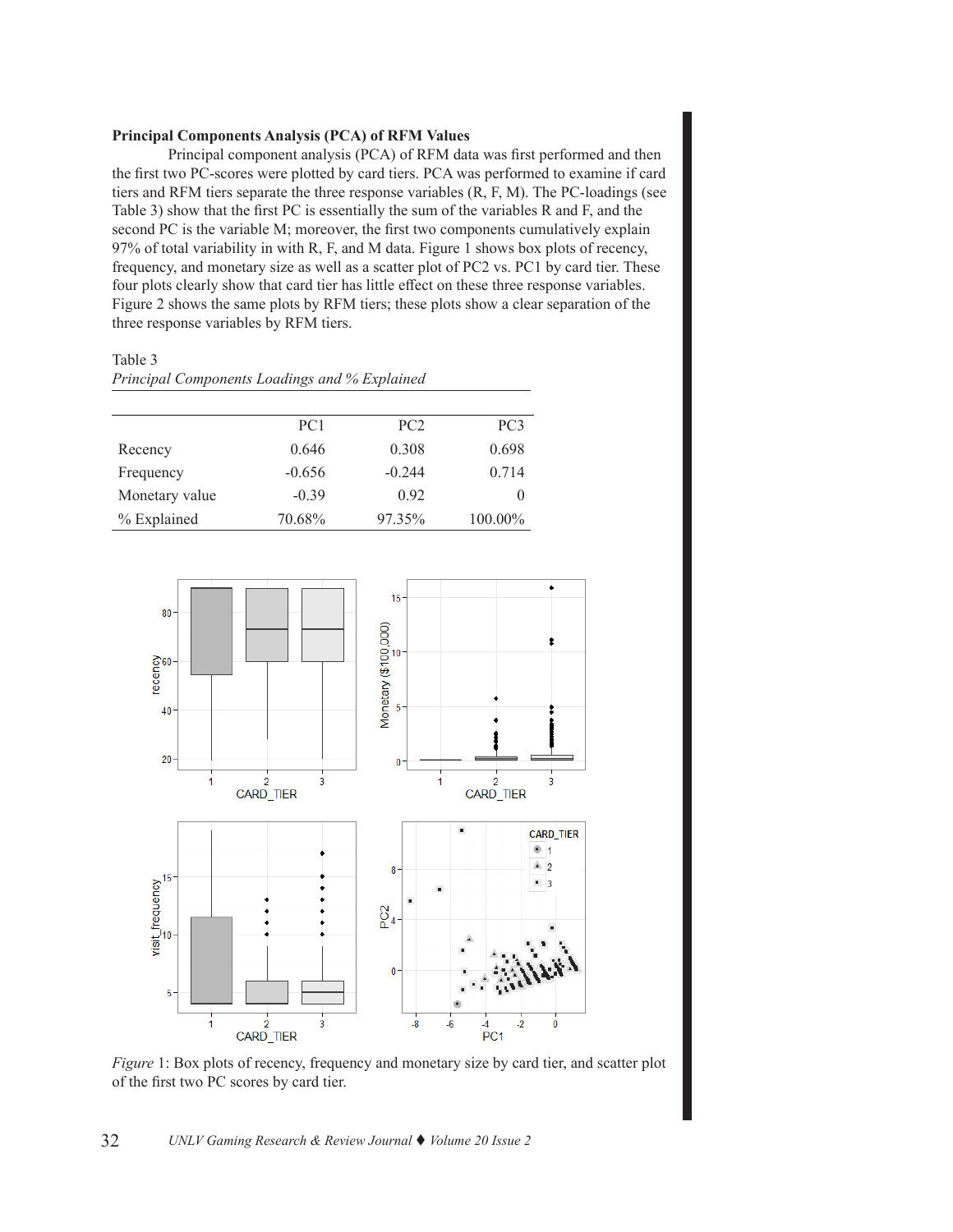

*Figure* 2: Box plots of recency, frequency and monetary size by RFM tier, and scatter plot of the first two PC scores by RFM tier.

# **Conclusion**

#### **Discussion of Results and Management Implications**

As the competition between casinos continues to grow, it is essential for management to better understand its impact and effectiveness of loyalty programs in creating and building customer loyalty. This study specifically investigated the effectiveness of a Las Vegas casino loyalty program on members' behavioral usage level from different tiering strategies. Additionally, it attempted to exploit RFM analysis, a popular modeling tool adopted in loyalty marketing, to increase the practical usage of study findings.

Study results did not support the research hypothesis that card tiers have a significant effect on behavioral loyalty, indicating that purchase behavior factors are not significantly related to card tiers. The current loyalty program is composed of three card tiers (level 1 being highest, level 3 being lowest), but they do not necessarily indicate direct proportionality to value for table game players because members are upgraded to the next level solely from points earned while playing slot machines. For example, no matter how much a patron plays table games, he/she does not earn any points so slot players receive more benefits. Therefore, a card level 3 table player may be more valuable than a card level 1 slot player, but that value is not reflected in the reward structure of the loyalty program. The outliers from figure 1 monetary box plot signify those table players who may be more valuable.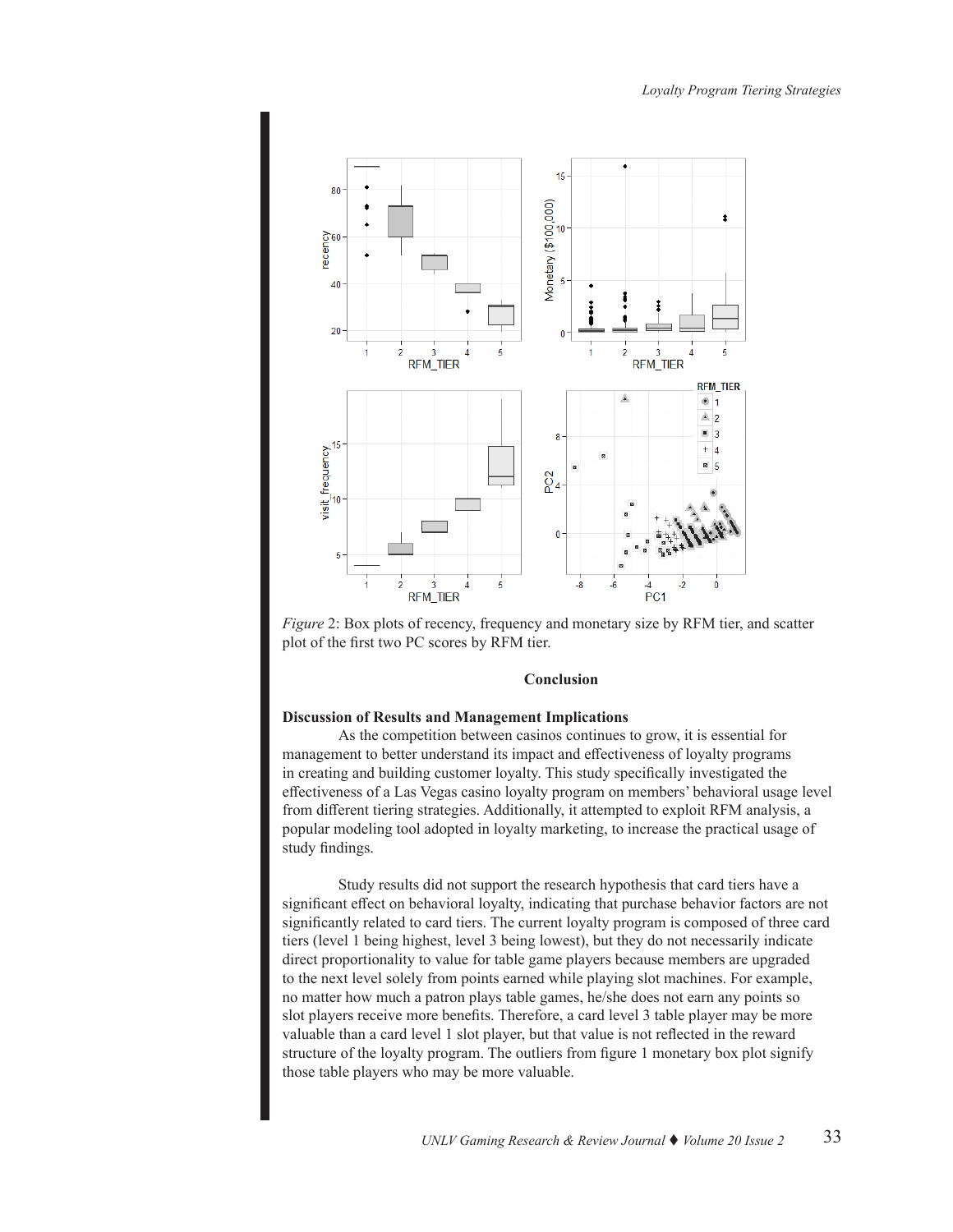Loyalty programs have been developed to encourage purchase behavior and they are classified into segments to represent status. Loyalty program members strive for that status because they believe value enhances with status upgrades. If that value is not well reflected in the reward structure of a loyalty program, it clearly breaks the essential objectives of designing a loyalty program and could possibly frustrate customers with contradictory expectations. In the long run, customers are likely to leave the brand when they feel they do not benefit from the value they create. Nevertheless, changes and modifications can be made.

The findings of this study offer casino management some practical advice. The current loyalty program are not rewarding the patrons equally since patrons earn points and move up to the next card level just by playing slot machines. Purchase behavior factors are not significantly related to the card tiers and table game players are actually being penalized because of how this program is designed. Casino management should consider upgrading the program by more effectively reflecting the significant factors that impact purchase behaviors into their tiering strategies, such as the RFM tiers, and find other ways to count points for table game players.

Casino loyalty programs can become successful when they are utilized wisely and rewarded intelligently (i.e., in line with customer expectations of reward). Since purchase behavior is more difficult to measure in the gaming industry, loyalty programs should be exclusively designed in a way that coalesces with customer behavior by including a mixture of mechanisms instead of simply following the industry norm. Slot machines and table games can be rated into different levels depending on the game type, denomination (betting amount), and hold percentage (the portion of gambling money that the casino retains) and have different point structures. A distinctive points system for table and slot players will allow patrons not to perceive any kind of dissatisfaction or unfair treatment.

Casino marketers should engage in deeper segmentation by integrating more variables related to purchase behavior such as purchase recency, purchase frequency, and purchase length for directing marketing activities. While RFM tiers showed to have a relationship with each dependent variable according to principal component analysis, RFM analysis may also include defects. The outliers shown in the monetary box plot of figure 2 may be resulted in exploiting RFM analysis, thus careful observation is indispensable.

Moreover, incentives and benefits should be provided more carefully as they were found to have different impacts on customer purchase behavior. While both special events and complimentary offers affected recency, frequency, and monetary size, the effect was not always constructive. Special events do have a positive affect on monetary value but should be offered more carefully because it does not necessarily generate more trips or shortens the length between each visit. Casino marketers should attract members through complimentary offers more regularly and use special events as a more unique and exceptional offer every now and then. The patron's age should also be considered as a variable for deeper segmentation. Casino marketers should constantly scrutinize how different types of offers change members' behavior and make use of them for distinctive purposes and times. Overall, casino marketers must realize that gaming industry loyalty programs should be customized and clearly differentiated from other businesses in the service industry.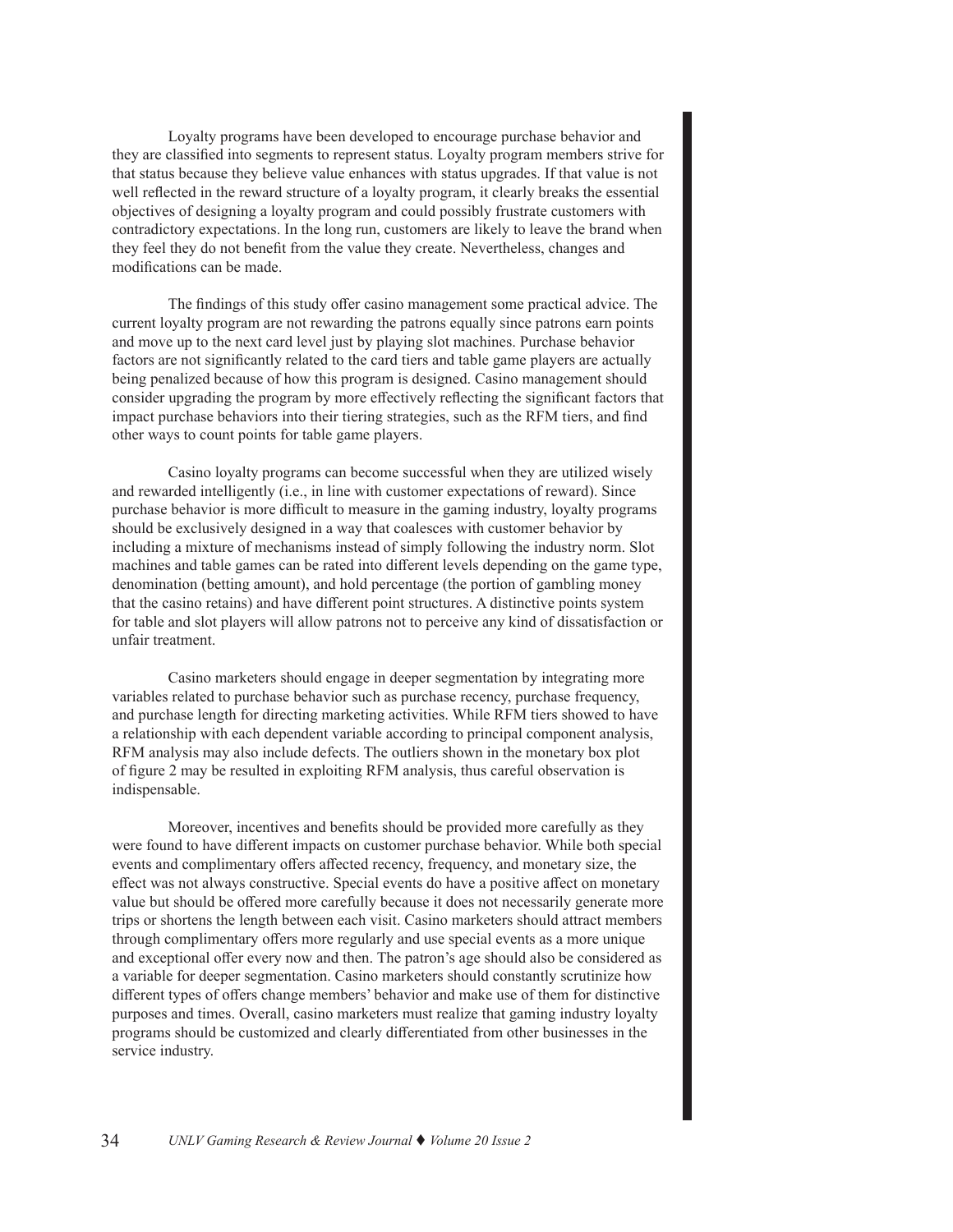The gaming industry, not to mention Las Vegas, is particularly aggressive in attracting customers with a range of marketing products such as complimentary room offers and promotional offers. Customers are more offer-driven than in any other service industry and faced with plenty of choices in a highly competitive market. Often, customers will be engaged in more than one rewards program and will try to take the maximum possible advantage by comparing the incentives available to them. Therefore, marketers should re-evaluate their assessment and segmentation criteria consistently and to optimize the effectiveness of casino loyalty programs.

#### **Study Limitations and Recommendations for Future Studies**

As with all research, this study has its limitations. Firstly, findings from this study cannot be generalized since the data was obtained from a single high-end property and data was only from 2011 when the recession might have been still in effect. Secondly, an exclusive inclusion criterion was applied to select the study sample, and given the fact that there are different levels of loyal customers due to situational factors and individual circumstances, a wide range of loyal customers was not included. Lastly, although RFM analysis has been recognized as an effective segmentation process for marketing towards loyal customers in various business industries, some scholars criticize RFM models. It has been criticized on the basis that it is not causal and does not accurately predict a member's potential behavior, and thus is only useful for short-term predictions (Acatrinei & Puiu, 2012; Reinartz & Kumar, 2002). Besides, the RFM model included 5 tiers, whereas the current casino loyalty program only had 3 card levels. This study compared two models that were considerably different, which should be taken into account.

As this is one of the few reported studies that have attempted to inspect the effectiveness of casino loyalty programs from a tiering strategy perspective, replication of this study would be essential to the research stream. Repeating this study with different random samples drawn from diverse segments of casinos and considering patrons who move tier levels would assist in establishing the external generalizability or applicability of the study results. Customer loyalty should be understood from a multidimensional point of view. Even though the objective of this study was to specifically investigate behavioral loyalty, future studies would benefit by expanding the scope to include information pertaining to attitudinal loyalty. Extending the findings from this study to larger, more realistic reference populations, and more current data would provide valuable insights into the dynamics behind loyalty program effectiveness.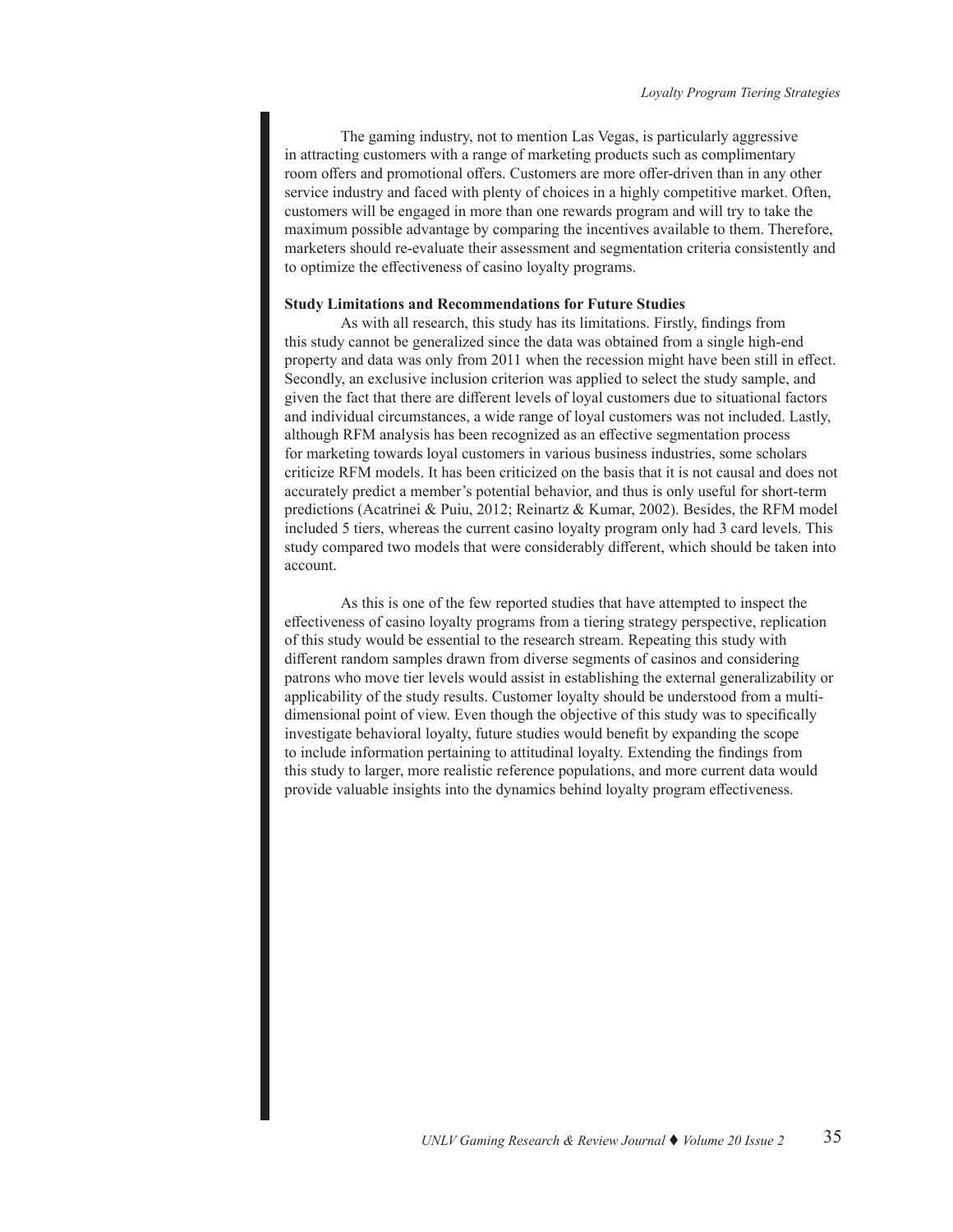### **References**

- Acatrinei, C., & Puiu, T. V. (2012). The loyalty card: Issues in evaluating loyalty program effectiveness. *International Journal of Economic Practices and Theories*, *2*(3), 153-164.
- Asllani, A., & Halsted, D. Using RFM data to optimize direct marketing campaigns: A linear programming approach. *Academy of Marketing Studies Journal, 15*(2), 59-76.
- Backman, S. J. (1988). The utility of selected personal and marketing characteristics in explaining consumer loyalty to selected recreation services. (Unpublished doctoral dissertation). Texas A&M University, College Station, TX.
- Backman, S. J., & Crompton, J. L. (1991). Using a loyalty matrix to differentiate between high, spurious, latent and low loyalty participants in tow leisure services. *Journal of Park and Recreation Administration, 9*, 17-128.
- Baloglu, S. (2002). Dimensions of customer loyalty: Separating friends from well wishers. *Cornell Hotel and Restaurant Administration Quarterly, 43*(1), 47-60.
- Barsky, J. (2010). The effectiveness of casino loyalty programs-Their influence on satisfaction, emotional connections, loyalty and price sensitivity. *Marketing and Law*. Paper 1. http://repository.usfca.edu/ml/1
- Baynes, C. A. (2011). *Casino Loyalty Programs within the Las Vegas Locals' Market* (Master's Thesis). Retrieved from http://digitalscholarship.unlv.edu/cgi/ viewcontent.cgi?article= 2047&context=thesesdissertations
- Benston, L. (Jan, 2011). MGM loyalty program will reward customers with perks not imagined previously. Retrieved from http://www.lasvegassun.com/news/2011/ jan/06/you-could-pick-music/
- Berman, B. (2006). Developing an Effective Customer Loyalty Program. *California Management Review*, *49*(1), 123-148.
- Bhaskar, T., Subramanian, G., Bal, D., Moorthy, A., Saha, A., & Rajagopalan, S. (2009). An optimization model for personalized promotions in multiplexes. *Journal of Promotion Management, 15*(1/2), 229-246.
- Blattberg, R. C., Kim, B. D., & Neslin, S.A. (2008). *Database Marketing: Analyzing and Managing Customers*. New York; Springer.
- Bolton, R. N., Kannan, R. K., & Bramlett, M. D. (2000). Implications of loyalty program membership and service experiences for customer retention and value. *Journal of the Academy of Marketing Science*, *28*(1), 95-98.
- Bowen, J. T. & Shoemaker, S. (2003). Loyalty: A strategic commitment. *Cornell Hotel and Restaurant Administration Quarterly, 44*(5/6), 31-46.
- Chan, C. C. H. (2008). Intelligent value-based customer segmentation method for campaign management: A case study of automobile retailer. *Expert Systems with Applications*, *34*(4), 2754-2762.
- Chao, P. (2008). Exploring the nature of the relationships between service quality and customer loyalty: an attribute-level analysis. *The Service Industry Journal*, *28*(1), 95-116.
- Chen, Y. L., Kuo, M. H., Wu, S. Y., & Tang, K. (2009). Discovering recency, frequency, and monetary (RFM) sequential patterns from customers' purchasing data. *Electronic Commerce Research and Applications*, *8*(5), 241-251.
- Cheng, C. H., & Chen, Y. S. (2009). Classifying the segmentation of customer value via RFM model and RS theory. *Expert Systems with Applications*, *36*(3), 4176-4184.
- Crofts, C. R. (2011). *An Exploratory Study of Casino Customer Loyalty Programs*  (Master's Thesis). Retrieved from http://digitalscholarship.unlv.edu/ thesesdissertations/1096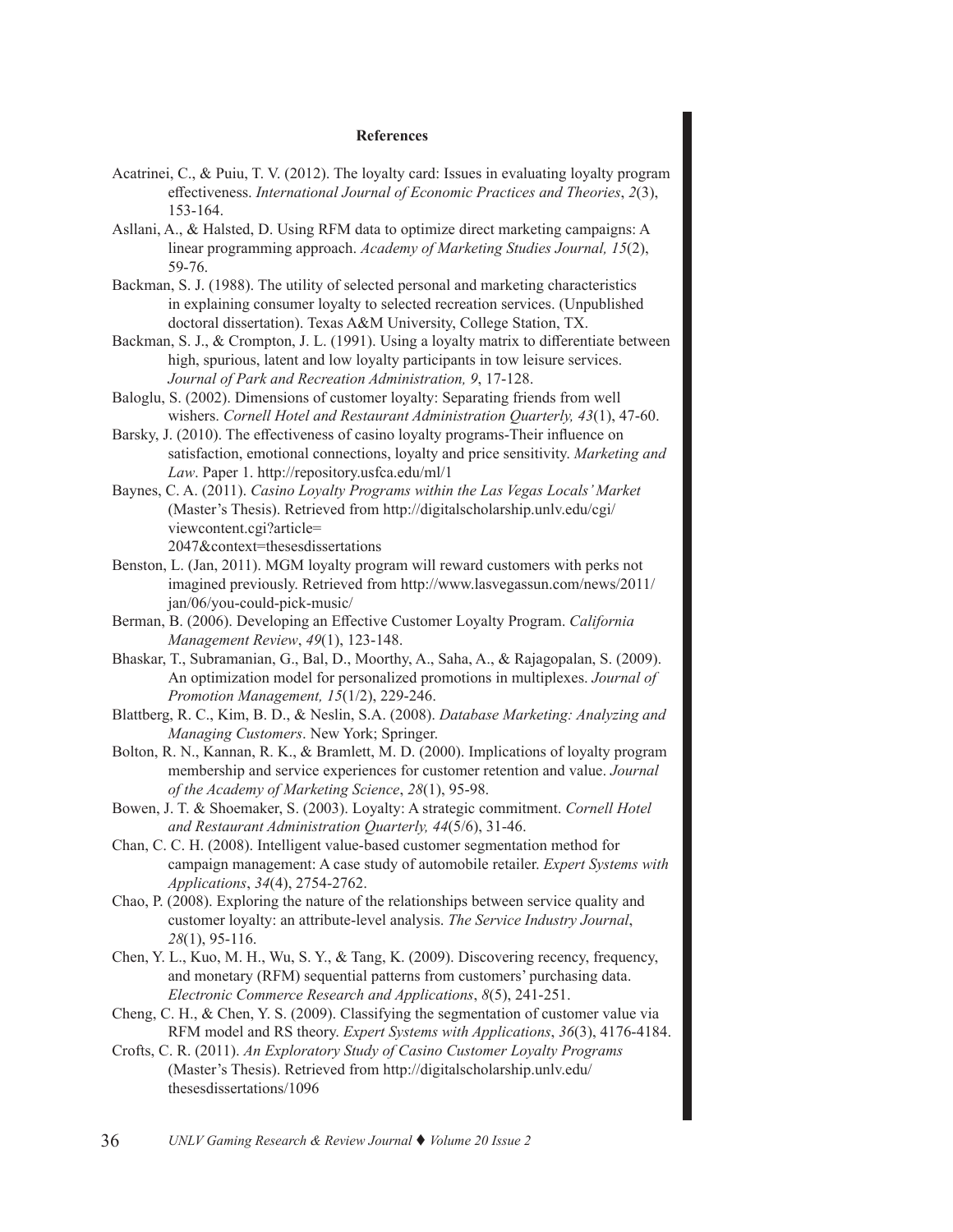- Danaher, P., Conroy, D., & McColl-Kennedy, J. (2008). Who wants a relationship any way? Conditions when consumers expect a relationship with their service provider. *Journal of Service Research, 11*(1), 43-62. DOI:10.1177/1094670508319095
- Dick, A. S. & Basu, K. (1994). Customer loyalty: Toward an integrated conceptual framework. *Journal of the Academy of Marketing Science, 22*(2), 99-113.
- Dowling, G. R., & Uncles, M. (1997). Do customer loyalty programs really work? *Sloan Management Review, 38*(4), 71-82.
- Dwyer, R. F. (1989). Customer lifetime valuation to support marketing decision making. *Journal of Direct Marketing, 3*(11), 6-13.
- Ehrenberg, A. S. C. (1988). *Repeat Buying Facts, Theory and Applications*. New York: Oxford University Press.
- Ehrenberg, A. S. C., Goodhardt, G. J. & Barwise, T. P. (1990). Double jeopardy revisited. *Journal of Marketing, 54,* 82-91.
- Eisendrath, D., Bernhard, B. J., Lucas, A. F. & Murphy, D. J. (2008). Fear and managing in Las Vegas. An analysis of the effects of September 11, 2001, on Las Vegas Strip gaming volume. *Cornell Hospitality Quarterly*, *49*(2), 145- 162.
- Ferguson, R., & Hlavinka, K. (2007). The colloquy loyalty marketing census: sizing up the US loyalty marketing industry. *Journal of Consumer Marketing*, *24*(5), 313-321.
- Foedermayr, E. K. & Diamantopoulos, A. (2008). Exploring the construct of segmentation effectiveness: Insights from international companies and experts. *Journal of Strategic Marketing*, *16*(2), 129-156.
- Garson, G. D. (2013). *Two Stage Least Squares*. Asheboro, NC: Statistical Associates Publishers.
- Gu, Z. (2003). Casino marketing and promotion: Raising the efficiency. *Casino Enterprise Management, 1*(11), 46-47.
- Hasouneh, A. B., & Alqeed, M. A. (2010). Measuring the effectiveness of E-mail direct marketing in building customer relationship. *International Journal of Marketing Studies*, *2*(1), 48-64.
- Haywood, K. M. (1988). Repeat patronage: cultivating alliances with customers. *International Journal of Hospitality Management, 7*(3), 225-237.
- Hendler, F., & LaTour, K. A. (2008). A qualitative analysis of slot club as drivers of casino loyalty. *Cornell Hospitality Quarterly*, *49*(2), 105-121.
- Hosseini, S. M., Maleki, A., & Gholamian, M. R. (2010). Cluster analysis using data mining approach to develop CRM methodology to assess the customer loyalty. *Expert Systems with Applications*, *37*(7), 5259-5264.
- Hu, H. H., Huang, C. T., & Chen, P. T. (2010) Do rewards programs truly build loyalty for lodging industry? *International Journal of Hospitality Management*, *29*(1), 128-135.
- Hughes, A. M. (1996). Boosting response with RFM. *Marketing Tools*, *3*(3), 4-8.
- Jones, T., & Taylor, S. E. (2007). The conceptual domain of service loyalty: how many dimensions? *Journal of Services Marketing, 21*, doi:10.1108/08876040710726284
- Jones, M. A., Reynolds, K. E., Mothersbaugh, D. L., & Beatty, S. E. (2007). The positive and negative effects of switching costs on relational outcomes. *Journal of Service Research, 9*, 335-355.
- Kahn, B. E., Kalwani, M. U., & Morrison, D. G. (1986). Measuring variety seeking and reinforcement behaviors using panel data. *Journal of Marketing Research, 23*, 89-100.
- Kale, S. H. (2003). CRM in gaming: It's no crapshoot! *UNLV Gaming Research & Review Journal, 7*(2), 43-54.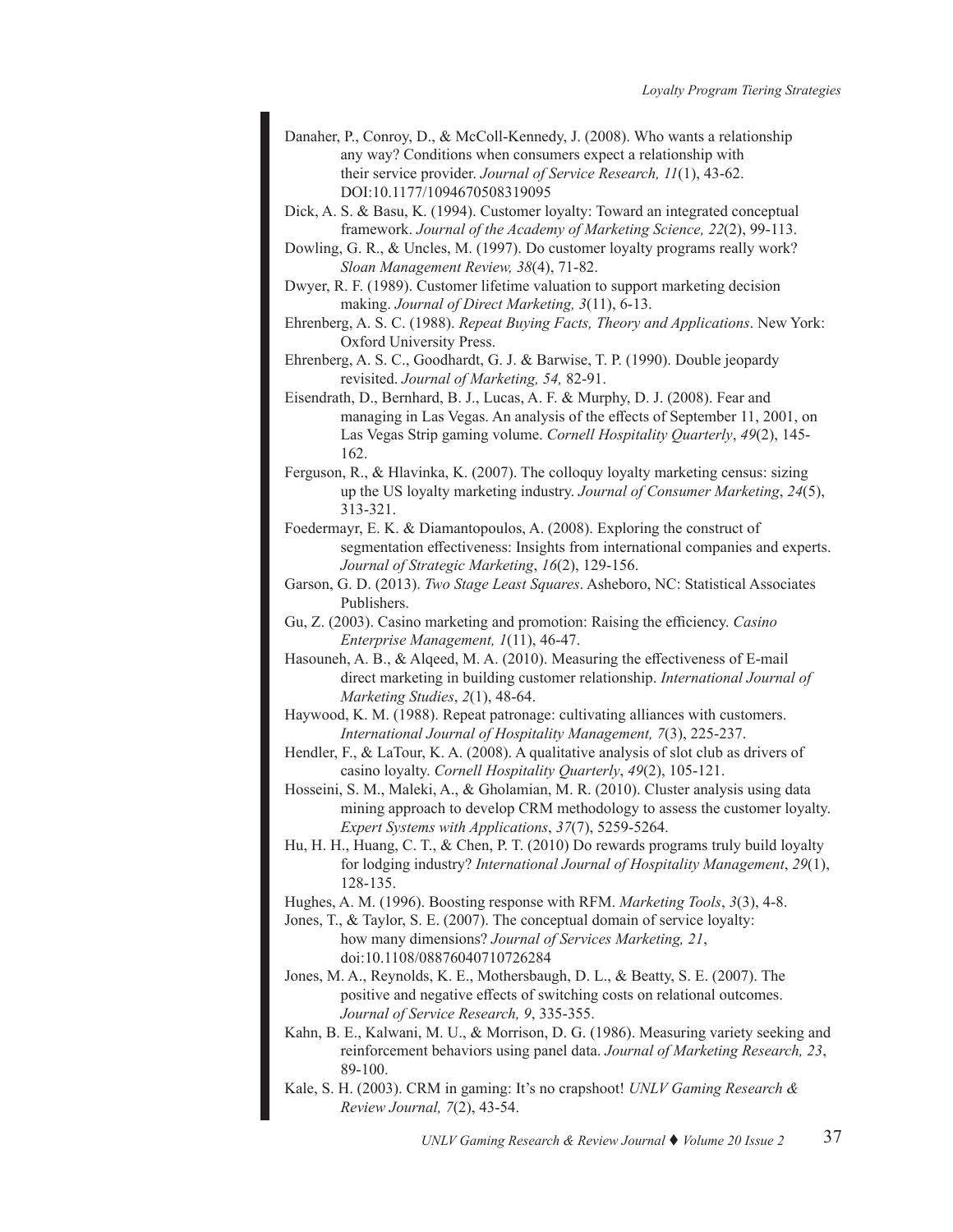- Kandampully, J. (1998). Service quality to service loyalty: a relationship which goes beyond customer services. *Total Quality Management, 9*(6), 431- 443.
- Kim, W. G., Jin-Sun, B., & Kim, H. J. (2008). Multidimensional customer-based brand equity and its consequences in mid-priced hotels. *Journal of Hospitality & Tourism Research, 32*, 235-254, doi:10.1177/1096348007313265
- Kim, B., Shi, M., & Srinivasan, K. (2001). Rewards programs and tacit collusion. *Marketing Science*, *20*(Spring), 99-120.
- Kivetz, R., Urminsky, O., & Zheng, Y. (2006). The goal-gradient hypothesis resurrected: Purchase acceleration, illusionary goal process, and customer retention. *Journal of Marketing Research, 43*(1), 39-58.
- Lal, R., & Bell, D. E. (2003). The impact of frequent shopper programs in grocery retailing. *Qualitative Marketing and Economics, 1*(2), 179-202.
- Las Vegas Convention and Visitors Authority. (2016). Stats & Facts. Retrieved from http://www.lvcva.com
- Leenheer, J., Van Heerde, H. J., Bijmolt, T. H. A., & Smidts, A. (2007). Do loyalty programs really enhance behavioral loyalty? An empirical analysis accounting for self-selecting members. *International Journal of Research in Marketing, 24*(1), 31-47.
- Lewis, M. (2004). The influence of loyalty programs and short-term promotions on customer retention. *Journal of Marketing Research*, *41*(3), 281-292.
- Liu, Y. (2007). The long-term impact of loyalty programs on consumer purchase behavior and loyalty. *Journal of Marketing, 71*(4), 19-35.
- Lucas, A. F. (2004). Estimating the impact of match-play promotional offers on the blackjack business volume of a Las Vegas Hotel Casino. *Journal of Travel & Tourism Marketing, 17*(4), 23-33.
- Lucas, A. F. (2011). Estimating untracked gaming volumes by hotel occupancy segment. *Cornell Hospitality Quarterly, 52*(2), 209-218.
- Lucas, A. F, & Bowen, J. T. (2002). Measuring the effectiveness of casino promotions. *Hospitality Management, 21*(2), 189-202.
- Lucas, A. F., Dunn, W. T., & Singh, A. K. (2005). Estimating the short-term effect of freeplay offers in a Las Vegas hotel casino. *Journal of Travel & Tourism Marketing, 18*(2), 53-68.
- Lucas, A. F., & Kilby, J. (2008). *Principles of Casino Marketing*. Escondido, CA: Okie International Inc.
- Lucas, A. F., & Kilby, J. (2011). *Introduction to Casino Management*. Escondido, CA: Okie International Inc.
- Lucas, A. F., Kilby, J., & Santos, J. (2002). Assessing the profitability of premium players. *Cornell Hotel and Restaurant Administrative Quarterly*, *43*(4), 65-78.
- Lucas, A. F., & Tanford, S. (2010). Evaluating the impact of a new resort amenity on gaming business volumes. *UNLV Gaming Research & Review Journal, 14*(2), 1-13.
- Marfels, C. (2010). Complimentaries as an instrument of product promotion in U.S. Casinos. *Gaming Law Review and Economics*, *14*(3), 161-164.
- Mattila, A. S. (2006). How affective commitment boosts guest loyalty (and promotes frequent guest programs). *Cornell Hotel and Restaurant Administration Quarterly, 47*(2), 174-181.
- McCall, M., & Voorhees, C. (2010). The drivers of a loyalty program success: An organizing framework and research agenda. *Cornell Hospitality Quarterly, 51*(1), 35-52.
- Mechinda, P., Serirat, S., & Guild, N. (2008). An examination of tourists' attitudinal and behavioral loyalty: comparison between domestic and international tourists. *Journal of Vacation Marketing*, *15*(2), 129-148.
- Meyer-Waarden, L. (2007). The effects of loyalty programs on customer lifetime duration and share-of-wallet. *Journal of Retailing, 83*(2), 223.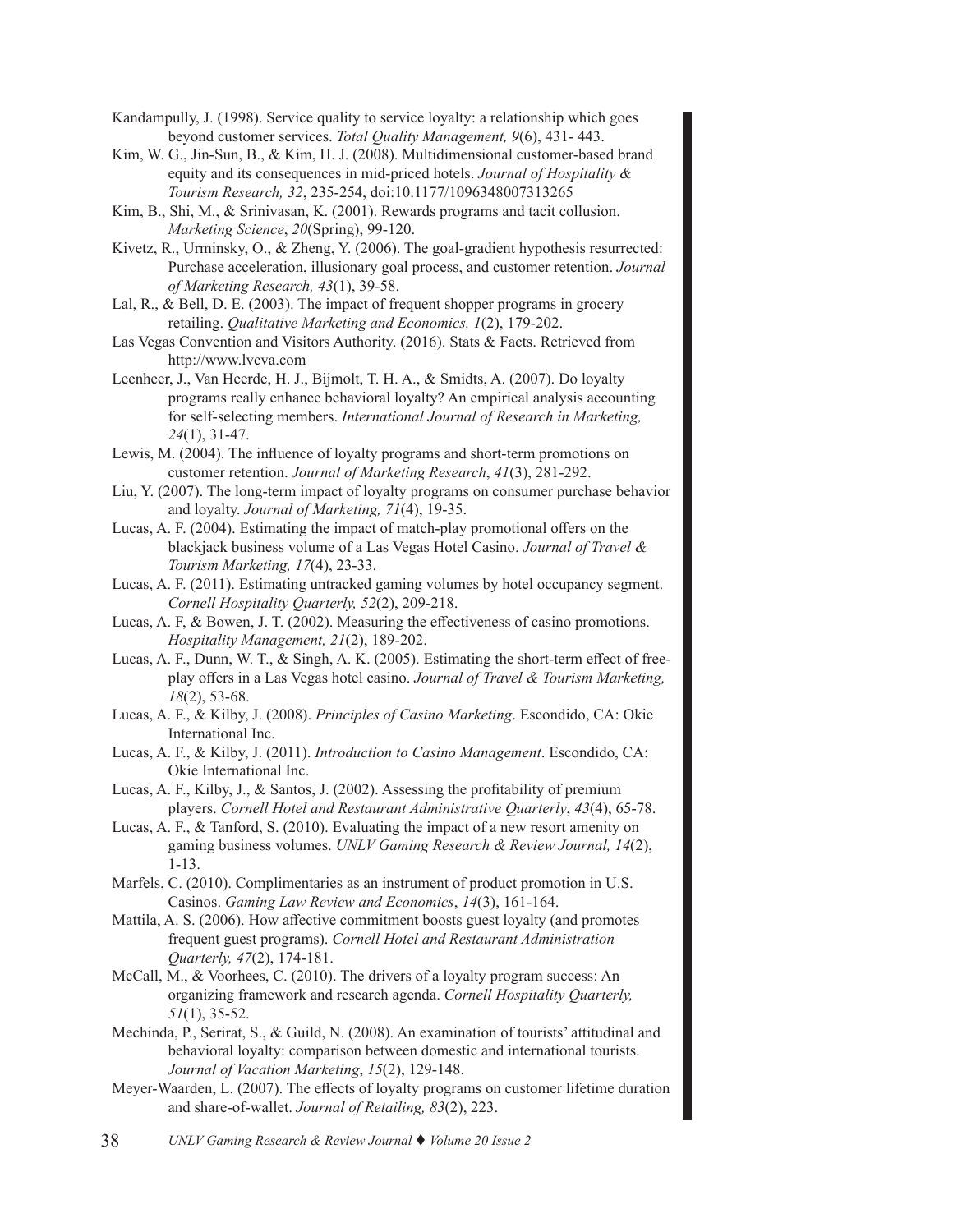- Meyer-Waarden, L. (2008). The influence of loyalty programme membership on customer purchase behavior. *European Journal of Marketing, 42*(1/2), 87-114. doi:10.1108/03090560810840925
- Meyer-Waarden, L., & Benavent, C. (2006). The impact of loyalty programmes on repeat purchase behaviour. *Journal of Marketing Management, 22*(1), 61-88.
- Min, J., Raab, C., & Tanford, S. (2015). Improving casino performance through enhanced loyalty programs. *Journal of Hospitality Marketing & Management*, doi:10.1080 /19368623.2015.1030528
- Morais, R. C. (2000). Casino junkies. *Forbes, 169*(10), 66-70.
- Moufakkir, O., Singh, A. J., Moufakkir-van der Woud, A., & Holecek, D. F. (2004). Impact of light, medium, and heavy spenders on casino destinations: Segmenting gaming visitors based on amount of non-gaming expenditures. *UNLV Gaming Research & Review Journal, 8*(1), 59-71.
- Norušis, M. J. (2008). *SPSS 16.0 Statistical Procedures Companion*. Upper Saddle River, New Jersey: Prentice Hall.
- O'Brien, L., & Jones, C. (1995). Do rewards really create loyalty? *Harvard Business Review, 73*(May-June), 75-82.
- O'Donnel, J., Lee, S., & Roehl, W. S. (2009). Economies of scale and the Atlantic City casino industry. Paper presented at the 2009 International Council on Hotel, Restaurant, and Institutional Education (ICHRIE) Conference, San Francisco, CA. Abstract retrieved from http://scholarworks.umass.edu/cgi/viewcontent.cgi? article=1258&context=refereed
- Oliver, R. L. (1999). Whence customer loyalty? *Journal of Marketing*, *63*, 33-44.
- O'Malley, L. (1998). Can loyalty schemes really build loyalty? *Marketing Intelligence and Planning, 16*(1), 47-55.
- Palmer, R., & Mahoney, E. (2005). Winners and losers: Segmenting a casino loyalty programme. *International Gambling Studies*, *5*(2), 271-287.
- Pareto, W. (1897). The new theories of economics. *Journal of Political Economy, 5*, 485- 502.
- Petrick, J. F. (2004). Are loyal visitors desired visitors? *Tourism Management*, *25*(4), 463- 470.
- Reichheld, F. F. (1996). *The Loyalty Effect,* Boston, MA: Harvard Business School Press.
- Reichheld, F. F., & Sasser, E. W. (1990). Zero defections: Quality comes to services. *Harvard Business Review*, *68*(5), 105-116.
- Reinartz, W., & Kumar, V. (2002). The mismanagement of customer loyalty. *Harvard Business Review*, *July*, 86-94.
- Rigby, D. K., & Ledingham, D. (2004). CRM done right. *Harvard Business Review, 82*(11), 118-128.
- Shapiro, C., & Varian, H. R. (2000). *Information Rules*. Boston, MA: Harvard Business Press.
- Sharp, B., & Sharp, A. (1997). Loyalty programs and their impact on repeat-purchase loyalty patterns. *International Journal of Research in Marketing, 14*(5), 473- 486.
- Shoemaker, S., & Lewis, R. C. (1999). Customer Loyalty: The future of hospitality marketing. *Hospitality Management, 18*, 345-370.
- Suh, E. (2012). Estimating the impact of free-play coupon value on players' slot gaming volumes. *Cornell Hospitality Quarterly, 53*(2)2, 134-143.
- Suh, E, Dang, T. T., & Trent; Alhaery, M. (2013). Examining the effects of various promotion types on slot gaming volumes. *International Journal of Hospitality Management. 37*, 68-79, DOI: 10.1016/j.ijhm.2013.10.009.
- Sui, J. J., & Baloglu, S. (2003). The role of emotional commitment in relationship marketing: an empirical investigation of a loyalty model for casinos. *Journal of Hospitality & Tourism Research, 27*(4), 470-489.